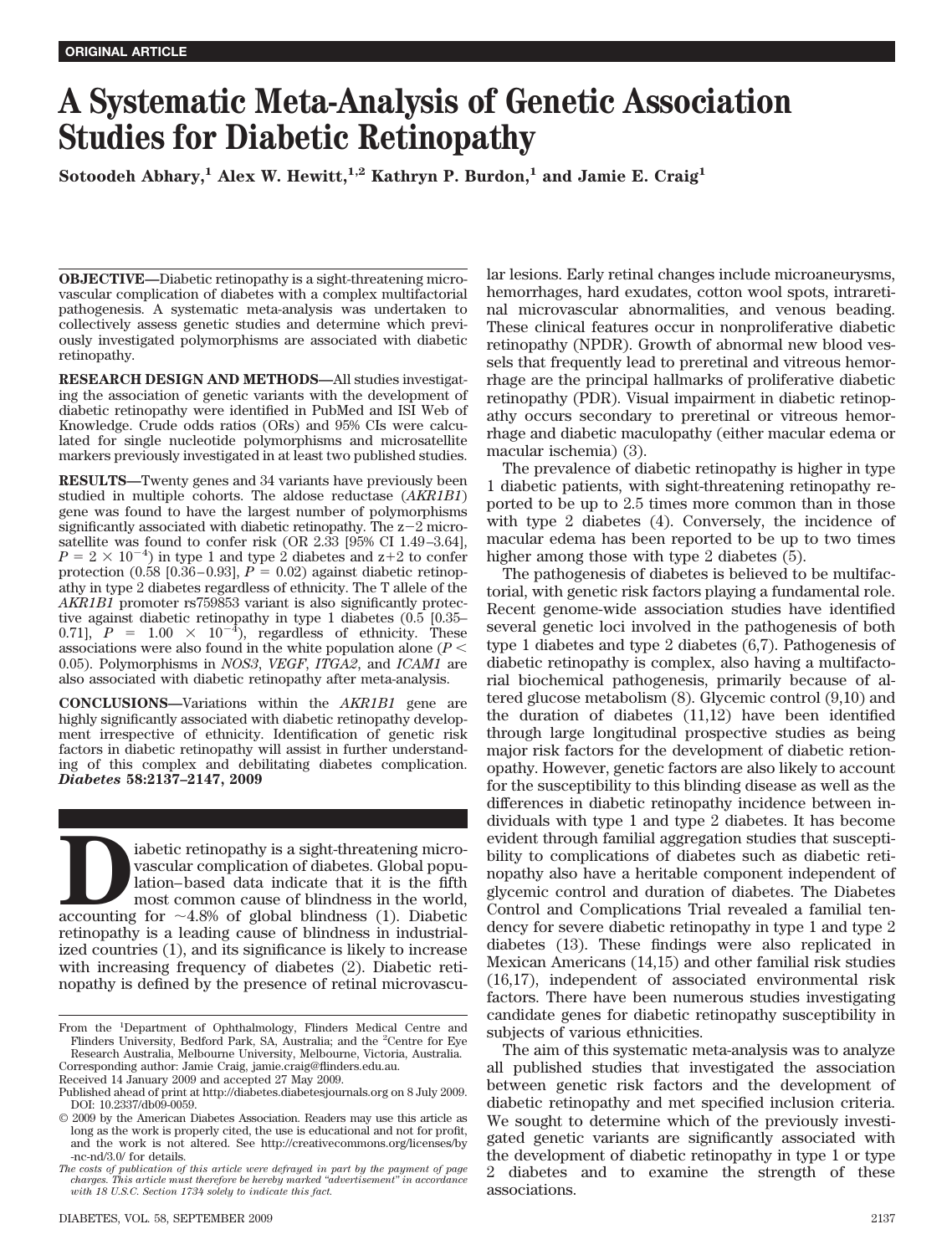

**FIG. 1. Flow chart of study selection process and included studies.**

## **RESEARCH DESIGN AND METHODS**

**Literature search and data collection.** A systematic literature search was performed to identify all studies published between January 1990 and August 2008 that investigated the association of genetic variants with the development of any form of diabetic retinopathy. The PubMed database (National Center for Biotechnology Information; NCBI), ISI Web of Knowledge (version 4.5), and the Cochrane Library were explored independently by two authors using the following keyword strings: "genetic" AND "diabetic retinopathy" and "gene" AND "diabetic retinopathy." All retrieved publications were reviewed and compared and studies written in English that contained sufficient case (subjects with diabetes and diabetic retinopathy) and control (subjects with diabetes but without the complication of diabetic retinopathy) subjects' genotype information, such as allele or genotype frequency, were included. The reference list of each relevant publication was also examined to identify additional studies appropriate for inclusion in the meta-analysis. Polymorphisms were included in the meta-analysis if a minimum of two studies had assessed association with diabetic retinopathy development.

**Data analysis.** Data were entered into a database and statistical analyses performed using RevMan software (version 4.2; Oxford, U.K.) and SPSS (version 16.0; SPSS, Chicago, IL). Data extraction and data entry was performed independently by two of the authors (S.A. and A.W.H.) and compared. Independent review and resolution by a senior investigator (K.P.B. and J.E.C.) was sought if disagreement between the reviewers occurred.

Ensemble (http://www.ensembl.org/index.html) and dbSNP (http://www. ncbi.nlm.nih.gov/SNP/) were used to locate rs# identifiers for the genetic variants. When an rs# identifier could not be located, the most commonly used name for that specific variant or single nucleotide polymorphism (SNP) was selected. All rs# identifiers were confirmed independently by a senior investigator (K.P.B.).

Analyses were performed for all cases with any form of diabetic retinopathy compared with all diabetic subjects without diabetic retinopathy (control subjects). Subanalysis was subsequently undertaken for NPDR and PDR where possible. Major and minor allele frequencies were calculated from the available genetic data of all reported variants in the included studies and odds ratios (ORs) and 95% CIs were calculated. The allelic association of microsatellite markers was also investigated, whereby the risk conferred by each allele was compared against all other alleles as well as against specific alleles. The Der Simonian and Laird random-effects model was used (18,19). This model utilizes weights that incorporate both within-study and between-study variance. Heterogeneity between studies was calculated as the inverse variance estimate. To minimize genetic heterogeneity, subanalysis was performed for all cohorts of white origin and for datasets in which heterogeneity remained; outlying studies were then removed in a stepwise fashion until homogeneity was achieved (20). For the purpose of this study, white ancestry was defined as being of European descent. Studies including subjects of white and nonwhite ancestry have had their cohorts divided and analyzed individually. Funnel plots were constructed in Revman and Egger's test (21) applied in Stata (version 10.1; Stata, College Station, TX) to investigate for publication bias. A  $P$  value of  $\leq 0.05$  was considered statistically significant in all analyses, except for publication bias (Egger's test), where a  $P$  value of  $\leq 0.1$  (22) was considered as statistically significant. No adjustments were made for multiple testing.

# **RESULTS**

There were 702 publications identified. Of these, 160 were specific to genetic polymorphisms and the development of diabetic retinopathy (Fig. 1). Twelve of these studies were in a language other than English and were excluded, and a final total of 82 studies were suitable for inclusion as a result of having presented sufficient case and control genotype information. There were 196 polymorphisms identified, with 34 of these having adequate genotype data for inclusion in the meta-analysis. Visual inspection of the funnel plots revealed a symmetrical inverted V shape and Egger's test did not detect significant publication bias  $(P > 0.1)$  for all polymorphisms examined by more than five studies (supplementary Fig. 1, available in an online appendix at http://diabetes.diabetesjournals.org/cgi/content/ full/db09-0059/DC1).

Seven polymorphisms were investigated by more than five studies and are discussed in detail (Table 1). Details of their study design are provided in supplementary Table 1. Forty-eight studies were included in the analyses for the seven polymorphisms, 20 (42%) of which included subjects of white ancestry (Table 2). Heterogeneity was eliminated in the subanalyses of studies with participants of white ancestry without the requirement of removal of outlying studies, indicating that ethnicity is a major source of heterogeneity generally.

Data on the remaining 27 SNPs analyzed in the current study, which have been examined by a minimum of two and maximum of five cohorts, are presented in Table 3. The rs2910964 SNP of the  $\alpha$ 2 $\beta$ 1 integrin (*ITGA2*) gene (OR 1.65 [95% CI 1.26–2.15],  $P = 2 \times 10^{-4}$  and rs13306430 of the intercellular cell adhesion molecule 1 (*ICAM1*) gene  $(0.56 \, [0.39-0.81], P = 1.70 \times 10^{-3})$  were significantly associated with diabetic retinopathy, both being examined in type 2 diabetes only and by two studies in each case.

**ACE.** The gene encoding *ACE* is located on chromosome 17q23. Six studies examined the insertion/deletion (INS/ DEL) polymorphism in intron 16 of the *ACE* gene in patients with type 1 diabetes, and seven studies in patients with type 2 diabetes were included in the meta-analysis. The 287 base pair deletion was treated as the risk variant, and there was no statistically significant association with this polymorphism and the development of any form of diabetic retinopathy (Table 1).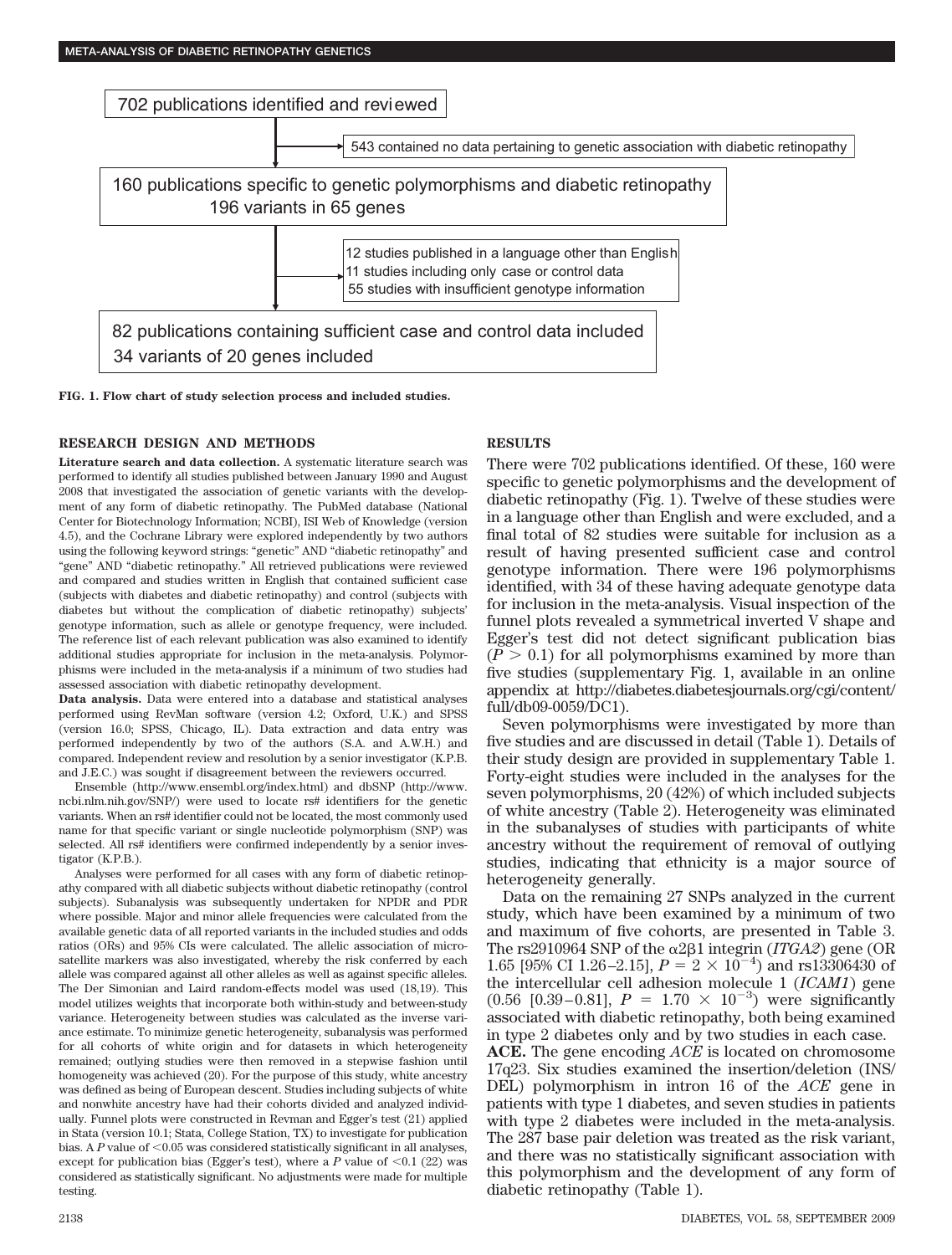Meta-analysis of genetic variants and risk for diabetic retinopathy in type 1 diabetes, type 2 diabetes, and both types of diabetes regardless of participant's ethnicity Meta-analysis of genetic variants and risk for diabetic retinopathy in type 1 diabetes, type 2 diabetes, and both types of diabetes regardless of participant's ethnicity TABLE 1 TABLE 1

| Gene                           | Variant                            | Risk allele                | Comparison                                         | diabetes<br>Type of                                          | Total case<br>with risk<br>allele (%)<br>subjects      | risk allele (%)<br>subjects with<br>Total control                | Weight              | OR (95% CI)                                                               | SE                       | of studies<br>Number               | $\chi^2$                                     | P                  | References                                                          |
|--------------------------------|------------------------------------|----------------------------|----------------------------------------------------|--------------------------------------------------------------|--------------------------------------------------------|------------------------------------------------------------------|---------------------|---------------------------------------------------------------------------|--------------------------|------------------------------------|----------------------------------------------|--------------------|---------------------------------------------------------------------|
| <b>ACE</b>                     | INS/DEL at intron<br>$\frac{6}{1}$ | 287 base pair<br>deletion  | No diabetic retinopathy<br>vs. any diabetic        | Type 1                                                       | 651 (55)                                               | 458 (52)                                                         | 32.76               | $1.06(0.88 - 1.27)$                                                       | 0.09                     | అ                                  | 3.67                                         | 0.5402             | $(S1 - S6)$                                                         |
|                                |                                    |                            | retinopathy                                        | Type $2$                                                     | ,637(47)<br>986 (44)                                   | , 389(45)<br>931 (43)                                            | 100.00<br>67.24     | $(0.93 - 1.14)$<br>$1.01(0.89 - 1.15)$<br>1.03                            | 0.06<br>0.05             | N                                  |                                              | 0.6249<br>0.866    | $(S3)$ $(S7 - S12)$                                                 |
|                                |                                    |                            | No diabetic retinopathy                            | Type $2$<br>Total                                            | 276 (35)                                               | 438 (36)                                                         | 100.00              | $0.91(0.75 - 1.12)$                                                       | 0.10                     | $\frac{2}{3}$                      | <b>ទូ</b> ក្នុ<br>គូម                        | 0.3786             | $(S9)$ $(S10)$ $(S12)$                                              |
|                                |                                    |                            | No diabetic retinopathy<br>vs. NPDR                |                                                              | (60)<br>387                                            | 220 (55)                                                         | 48.63               | $(0.77 - 1.86)$<br>1.19                                                   | 0.23                     |                                    | 8.01                                         | 0.4355             | (S1)                                                                |
|                                |                                    |                            | $vs.$ ${\rm PDR}$                                  | $\begin{array}{c} {\rm Type\ 1}\\ {\rm Type\ 2} \end{array}$ | 608 (51)<br>221 (41)                                   | 438 (36)<br>(40)<br>658                                          | 51.37<br>100.00     | $(0.94 - 1.44)$<br>$(0.89 - 1.42)$<br>1.12<br>117                         | 0.12<br>0.11             |                                    | 0.21                                         | 0.3237<br>0.1515   | $($ S2 $)$ $($ S4 $)$ $($ S5 $)$<br>$($ S10 $)$ $($ S12 $)$<br>(S9) |
|                                |                                    |                            | NPDR vs. PDR                                       | Type 1<br>Total                                              | $\overline{64}$<br>120 <sub>1</sub>                    | $\overline{(45)}$<br>$\mathbb{Z}$                                | 17.02               | $(1.44 - 3.39)$<br>2.21                                                   | 0.22                     |                                    | $8.55$ $\,$                                  | 0.0003             | (PS)                                                                |
|                                |                                    |                            |                                                    | Type $2$<br>Total                                            | (49)<br>$\left(45\right)$<br>$\frac{353}{473}$         | $\left( \frac{1}{2} \right)$<br>$\left( 11\right)$<br>553<br>481 | 82.98<br>100.00     | $(0.92 - 1.35)$<br>$(0.95 - 1.65)$<br>1.12<br>$1.25$                      | 0.14<br>$\overline{0}$ . |                                    | $\frac{4.75}{12.77}$                         | 0.2512<br>0.1064   | $(S9)$ $(S10)$ $(S12- S15)$                                         |
| NO <sub>S</sub> S <sub>3</sub> | rs3138808                          | 393 base pair<br>insertion | No diabetic retinopathy<br>vs. any diabetic        | $\mathfrak{a}$<br>Type $1\,$<br>Type:                        | $\begin{array}{c} 21 \ (11) \\ 498 \ (21) \end{array}$ | (26)<br>42 (22)<br>705                                           | 90.09<br>9.91       | $(0.24 - 0.76)$<br>$(0.74 - 1.17)$<br>0.43<br>0.93                        | 0.29<br>0.12             | $O \cap H \cap O \cap H$           | $0.00\,$<br>13.63                            | 0.0036<br>0.5408   | $(S17 - S23)$<br>(S16)                                              |
|                                |                                    |                            | retinopathy                                        | Total                                                        | 519 (21)                                               | (26)<br>747                                                      | 100.00              | $(0.68 - 1.11)$<br>$0.87\,$                                               | 0.13                     |                                    | 19.38                                        | 0.2578             |                                                                     |
|                                |                                    |                            | No diabetic retinopathy                            | Type 1                                                       | 21 (11)<br>95 (20)                                     | 116 (24)<br>(22)<br>42 <sub>1</sub>                              | 67.53<br>32.47      | $(0.24 - 0.76)$<br>$(0.12 - 2.46)$<br>0.53(<br>0.43                       | 0.29<br>0.78             |                                    | $0.00\,$<br>$22.10$                          | 0.0036<br>0.421    | (S16)                                                               |
|                                |                                    |                            | $vs.$ NPDR                                         | Type $2$<br>Total                                            | 116(17)                                                | 158 (24)                                                         | .00.00              | $(0.19 - 1.31)$<br>0.5                                                    | 0.49                     |                                    | 22.99                                        | 0.157              | (S17) (S23)                                                         |
|                                |                                    |                            | No diabetic retinopathy                            | $\mathfrak{a}$<br>Type                                       | ίIJ<br>$\ddot{4}$                                      | (24)<br>116                                                      | 100.00              | $(0.05 - 3.69)$<br>0.42                                                   | $\Xi$                    |                                    | 28.95                                        | 0.4341             | (S17) (S23)                                                         |
|                                |                                    |                            | NPDR vs. PDR<br>vs. PDR                            | U U<br>Type                                                  | $43(17)$<br>$1,204(55)$                                | $\begin{array}{c} 95 \ (20) \\ 1,144 \ (59) \end{array}$         | 100.00              | $\begin{array}{c} 0.79 \ (0.42 - 1.5) \\ 0.86 \ (0.7 - 1.05) \end{array}$ | 0.33                     | -11                                | $\begin{array}{c} 2.61 \\ 14.65 \end{array}$ | 0.4723             | $(S17) (S23)$<br>$(S22) (S24-S29)$                                  |
| VEGF                           | rs2010963                          | G                          | No diabetic retinopathy<br>vs. any diabetic        | $\operatorname{Type}$                                        |                                                        |                                                                  | 100.00              |                                                                           | 0.10                     |                                    |                                              | 0.1407             |                                                                     |
|                                |                                    |                            | No diabetic retinopathy<br>retinopathy<br>vs. NPDR | Type $2\,$                                                   | 242 (53)                                               | 328 (65)                                                         | 100.00              | $0.62(0.48 - 0.81)$                                                       | 0.14                     | ಣ                                  | 1.93                                         | 0.0005             | $(S24)$ $(S28)$ $(S29)$                                             |
|                                |                                    |                            | No diabetic retinopathy<br>vs. PDR                 | $\mathcal{C}$<br>Type                                        | 212 (56)                                               | 643 (59)                                                         | 100.00              | $0.8(0.6 - 1.06)$                                                         | 0.14                     |                                    | 0.92                                         | 0.1166             | $(S24)$ $(S26)$ $(S28)$ $(S29)$                                     |
|                                |                                    |                            | NPDR vs. PDR                                       | Type 2                                                       | 211 (56)                                               | 242 (53)                                                         | 100.00              | $(0.99 - 1.76)$<br>$1.32\,$                                               | 0.15                     |                                    | 0.81                                         | 0.0559             | (S29)<br>$(S24)$ $(S28)$                                            |
| <b>AKR1B1</b>                  | rs759853                           | $\vdash$                   | No diabetic retinopathy<br>vs. any diabetic        | Type 2<br>${\rm Type\ 1}$                                    | 508 (34)<br>114 (29)                                   | 149 (45)<br>460 (26)                                             | 33.33<br>66.67      | $(0.36 - 0.68)$<br>$(0.98 - 1.36)$<br>0.49<br>1.16                        | 0.16<br>0.08             |                                    | 3.96<br>0.02                                 | 0.0885<br>< 0.0001 | S30-S32)<br>$(S33 - S36)$                                           |
|                                |                                    |                            | retinopathy                                        | Total                                                        | 622(33)                                                | 609 (29)                                                         | 100.00              | $(0.66 - 1.22)$<br>0.9                                                    | 0.16                     |                                    | $25.19\,$                                    | 0.4857             |                                                                     |
|                                |                                    |                            | No diabetic retinopathy                            | Type 1                                                       | (27)<br>$\infty$                                       | (43)<br>28 <sub>1</sub>                                          | 14.13               | $(0.19 - 1.27)$<br>0.49                                                   | 0.48                     |                                    | 0.00                                         | 0.143              | S32)                                                                |
|                                |                                    |                            | vs. NPDR                                           | Type $2$<br>Total                                            | $\left(43\right)$<br>(42)<br>175<br>183                | (39)<br>(39)<br>175<br>147                                       | 100.00<br>85.87     | $(0.88 - 1.55)$<br>$(0.7 - 1.5)$<br>1.17 <sub>1</sub><br>1.02             | 0.15<br>0.20             |                                    | 0.09<br>3.00                                 | 0.2945<br>0.9099   | <b>(S33)</b>                                                        |
|                                |                                    |                            | No diabetic retinopathy                            | Type 1                                                       | $\overline{25}$                                        | (43)<br>28                                                       | $12.07$             | $(0.17 - 1.21)$<br>0.45                                                   | 0.50                     |                                    | 0.00                                         | 0.1144             | (S32)                                                               |
|                                |                                    |                            | $\ensuremath{\mathsf{v}}\xspace$ s. PDR            | Type $2\,$                                                   | (23(35)                                                | 147 (39)<br>175                                                  | 87.93<br>00.00      | $(0.6 - 1.19)$<br>0.84<br>0.79                                            | 0.18<br>0.18             |                                    | $\begin{array}{c} 1.19 \\ 2.51 \end{array}$  | 0.3285             | (S33)                                                               |
|                                |                                    |                            | NPDR vs. PDR                                       | Type 1<br>Total                                              | (34)<br>(25)<br>130 <sub>1</sub>                       | (39)<br>(27)<br>$\infty$                                         | $6.65$              | $(0.55 - 1.13)$<br>$(0.28 - 2.98)$<br>0.92                                | 0.60                     |                                    | 0.00                                         | 0.8848<br>0.1949   | <b>(S32)</b>                                                        |
|                                |                                    |                            |                                                    | Type $2\,$<br>Total                                          | 23(35)<br>.30(34)                                      | (43)<br>$(42)$<br>183<br>175                                     | 93.35<br>.00.00     | $(0.54 - 0.99)$<br>$(0.47 - 1.2)$<br>$0.76\,$<br>0.73                     | 0.24<br>0.16             | ຕ ຕ LG co — <1 ຕ — <1 ຕ — <1 ຕ — © | 1.95                                         | 0.2364<br>0.0428   | (S33)                                                               |
| AKR1B1                         | (CA)n dinucleotide                 | N                          | No diabetic retinopathy                            | Type $1$                                                     | $\left(36\right)$<br>344                               | (32)<br>313                                                      | 39.83               | $(0.89 - 1.35)$<br>1.09                                                   | 0.11                     |                                    | $\frac{2.12}{5.24}$                          | 0.3945             | $(S30) (S32) (S37-540)$                                             |
|                                | repeat                             |                            | vs. any diabetic                                   |                                                              | 436 (29)                                               | 612                                                              | 60.17               | $(0.70 - 1.57)$                                                           |                          |                                    |                                              | 0.8330             |                                                                     |
|                                |                                    |                            | retinopathy                                        | Type 2<br>Total                                              | 780 (32)                                               | (25)<br>925 (27)                                                 | 100.00              | $(0.81 - 1.35)$<br>1.04<br>1.05                                           | 0.13<br>0.21             | ග<br>15                            | 52.88<br>46.91                               | 0.7264             | $(S36) (S41 - S48)$                                                 |
|                                |                                    | Z                          | No diabetic retinopathy                            | Type $1$                                                     |                                                        | 20(31)                                                           | 28.59               | $(0.75 - 3.23)$<br>1.55                                                   | $0.37\,$                 |                                    | 0.00                                         | 0.2366             | (S32)                                                               |
|                                |                                    |                            | vs. NPDR                                           | Type $2\,$<br>Total                                          | 25 (41)<br>97 (27)<br>122 (29)                         | (37)<br>101(36)<br>$\overline{81}$                               | 100.00<br>$71.41\,$ | $(0.45 - 0.94)$<br>$(0.49 - 1.42)$<br>0.83 <sub>0</sub><br>0.65           | $\frac{0.19}{0.27}$      | en es                              | $\begin{array}{c} 0.03 \\ 4.38 \end{array}$  | 0.0215<br>0.4937   | (S48) (S42)                                                         |

*Table 1 continues on following page*

Table 1 continues on following page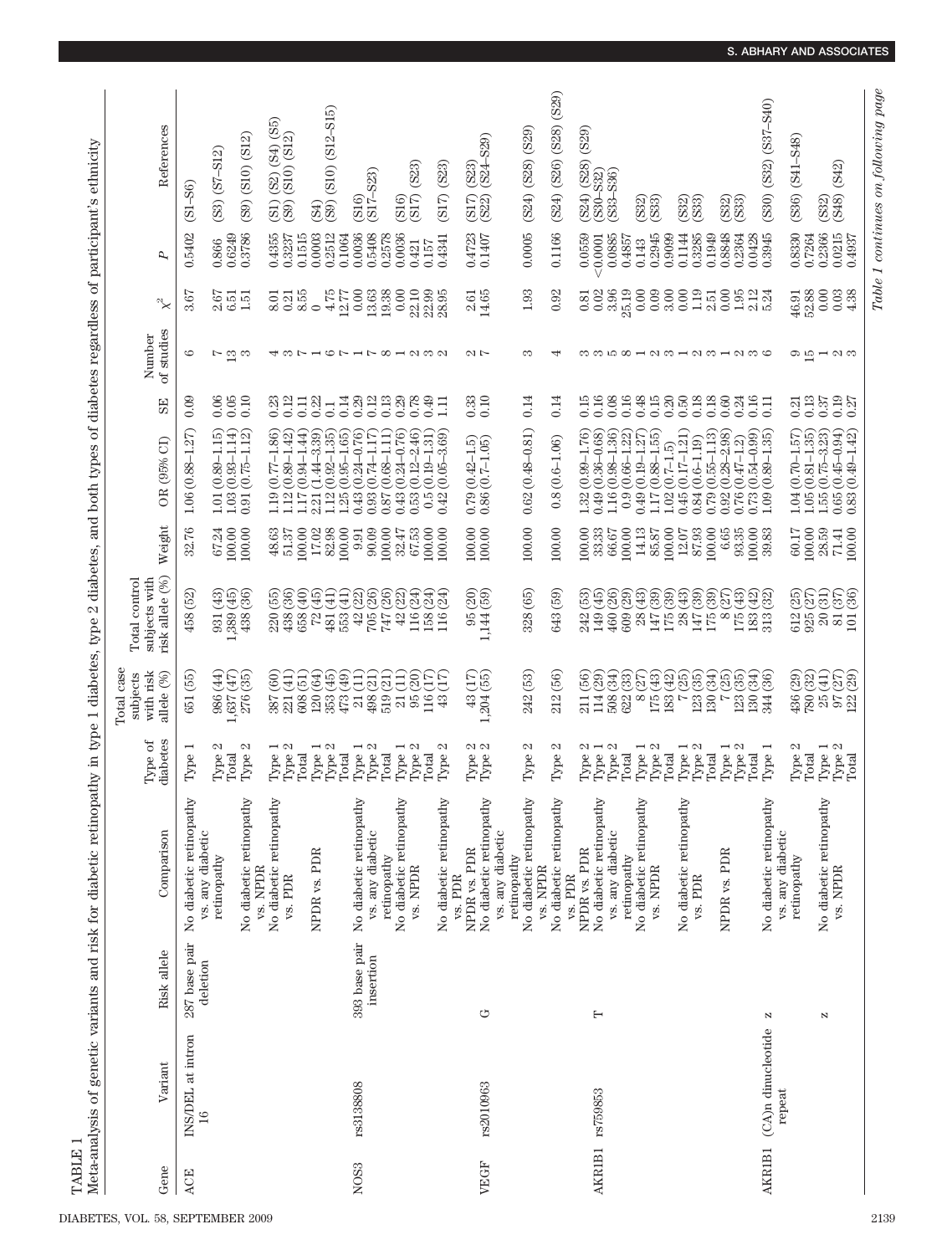| Type 1<br>Type 2<br>Total<br>Type 2<br>Type 2<br>Type 1<br>Type 1<br>No diabetic retinopathy<br>vs. PDR                                                                                                                                                                                                                                                                                                                                                                                                                                                                                  |
|------------------------------------------------------------------------------------------------------------------------------------------------------------------------------------------------------------------------------------------------------------------------------------------------------------------------------------------------------------------------------------------------------------------------------------------------------------------------------------------------------------------------------------------------------------------------------------------|
| NPDR vs. PDR                                                                                                                                                                                                                                                                                                                                                                                                                                                                                                                                                                             |
|                                                                                                                                                                                                                                                                                                                                                                                                                                                                                                                                                                                          |
| No diabetic retinopathy<br>vs. any diabetic                                                                                                                                                                                                                                                                                                                                                                                                                                                                                                                                              |
| $\begin{array}{l} {\rm Type~2}\\ {\rm Type~1}\\ {\rm Type~1}\\ {\rm Type~1}\\ {\rm Type~2}\\ {\rm Type~2}\\ {\rm Type~2}\\ {\rm Type~2}\\ {\rm Type~2}\\ {\rm Type~2}\\ {\rm Type~2}\\ {\rm Type~2}\\ {\rm Type~2}\\ {\rm Type~1}\\ {\rm Type~1}\\ {\rm Type~1}\\ {\rm Type~1}\\ {\rm Type~1}\\ {\rm Type~1}\\ {\rm Type~1}\\ {\rm Type~1}\\ {\rm Type~1}\\ {\rm Type~1}\\ {\rm Type~1}\\ {\rm Type~1}\\ {\rm Type~1}\\ {\rm Type~1}\\ {\rm Type~1}\\ {\rm Type~1}\\ {\rm Type~1}\\ {\rm Type~1}\\ {\rm Type~1}\\ {\rm Type~1}\\ {\rm Type~1}\\ {\rm Type~1}\\ {\rm Type$<br>retinopathy |
| No diabetic retinopathy                                                                                                                                                                                                                                                                                                                                                                                                                                                                                                                                                                  |
| vs. NPDR                                                                                                                                                                                                                                                                                                                                                                                                                                                                                                                                                                                 |
|                                                                                                                                                                                                                                                                                                                                                                                                                                                                                                                                                                                          |
| No diabetic retinopathy<br>vs. PDR                                                                                                                                                                                                                                                                                                                                                                                                                                                                                                                                                       |
|                                                                                                                                                                                                                                                                                                                                                                                                                                                                                                                                                                                          |
| NPDR vs. PDR                                                                                                                                                                                                                                                                                                                                                                                                                                                                                                                                                                             |
|                                                                                                                                                                                                                                                                                                                                                                                                                                                                                                                                                                                          |
| No diabetic retinopathy                                                                                                                                                                                                                                                                                                                                                                                                                                                                                                                                                                  |
| vs. any diabetic                                                                                                                                                                                                                                                                                                                                                                                                                                                                                                                                                                         |
| $\begin{array}{l} {\rm Type~2}\\ {\rm Type~1}\\ {\rm Type~1}\\ {\rm Type~1}\\ {\rm Type~1}\\ {\rm Type~2}\\ {\rm Type~2}\\ {\rm Type~2}\\ {\rm Type~2}\\ {\rm Type~2}\\ {\rm Type~2}\\ {\rm Type~2}\\ {\rm Type~2}\\ {\rm P1} \end{array}$<br>retinopathy                                                                                                                                                                                                                                                                                                                                |
| No diabetic retinopathy                                                                                                                                                                                                                                                                                                                                                                                                                                                                                                                                                                  |
| vs. NPDR                                                                                                                                                                                                                                                                                                                                                                                                                                                                                                                                                                                 |
| No diabetic retinopathy                                                                                                                                                                                                                                                                                                                                                                                                                                                                                                                                                                  |
| vs. PDR                                                                                                                                                                                                                                                                                                                                                                                                                                                                                                                                                                                  |
|                                                                                                                                                                                                                                                                                                                                                                                                                                                                                                                                                                                          |
| NPDR vs. PDR                                                                                                                                                                                                                                                                                                                                                                                                                                                                                                                                                                             |
|                                                                                                                                                                                                                                                                                                                                                                                                                                                                                                                                                                                          |

All variants have been examined by a minimum of five studies. Subanalyses have been performed for NPDR and PDR if data were available. References are preceded with S as they All variants have been examined by a minimum of correlate with the online supplementary appendix. correlate with the online supplementary appendix.

TABLE 1 Continued

 $\begin{array}{c} \text{TABLE 1} \\ \text{Continued} \end{array}$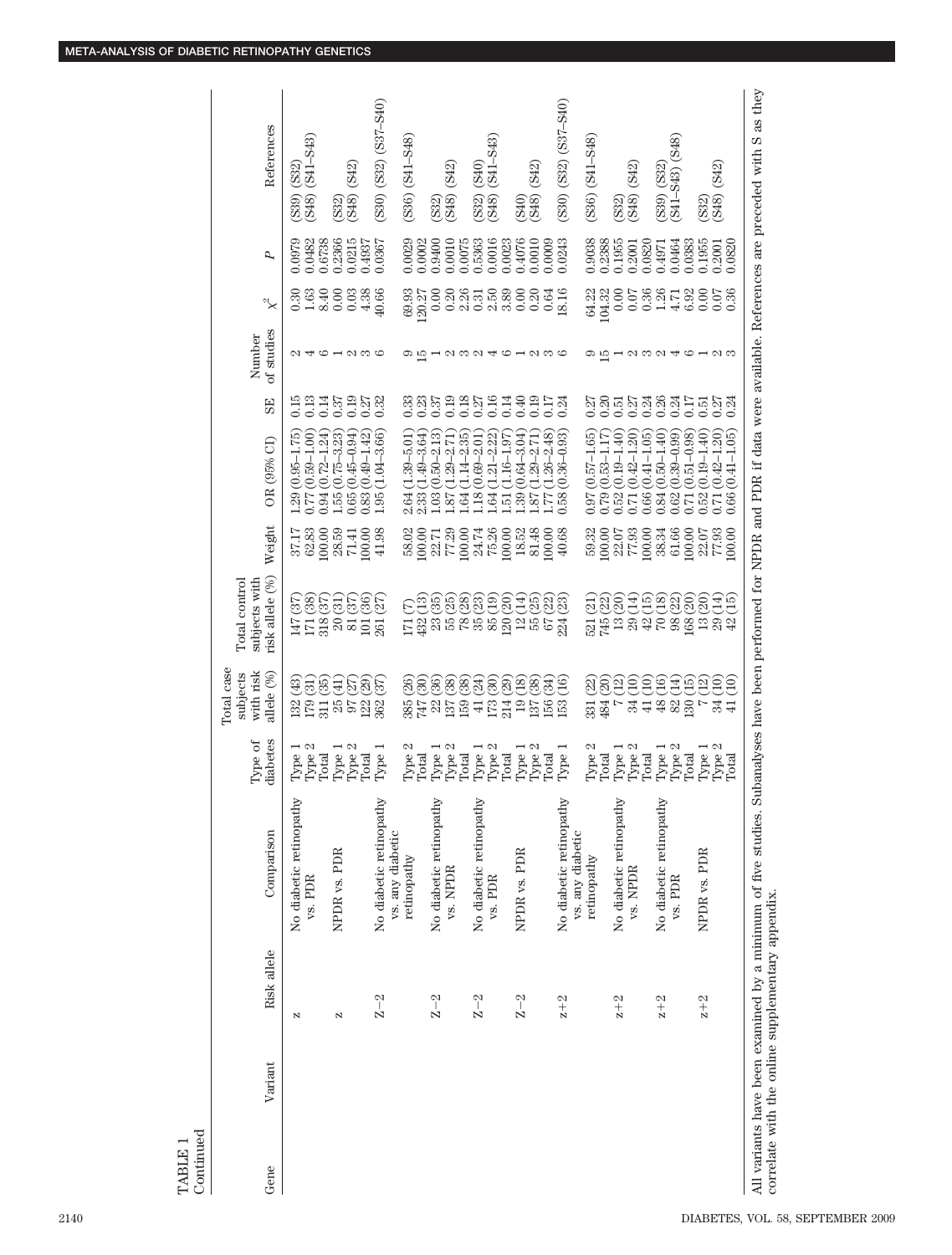| Meta-analysis of genetic variants and risk for diabetic retinopathy in patients with type 1 diabetes, type 2 diabetes, and both types of diabetes, the sensiles of white populations |                         |                           |                                             |                                      |                                                   |                                                   |                                                   |                                                                                         |                                                       |                      |          |          |
|--------------------------------------------------------------------------------------------------------------------------------------------------------------------------------------|-------------------------|---------------------------|---------------------------------------------|--------------------------------------|---------------------------------------------------|---------------------------------------------------|---------------------------------------------------|-----------------------------------------------------------------------------------------|-------------------------------------------------------|----------------------|----------|----------|
| Gene                                                                                                                                                                                 | Variant                 | Risk allele               | Comparison                                  | diabetes<br>Type of                  | Total case<br>allele (%)<br>with risk<br>subjects | risk allele (%)<br>subjects with<br>Total control | Weight                                            | DB (95% CL)                                                                             | ЯE                                                    | of studies<br>Number | ℵ        |          |
| ACE                                                                                                                                                                                  | INS/DEL at intron<br>16 | 287 base pair<br>deletion | No diabetic retinopathy<br>vs. any diabetic | Type 1                               | (651)(55)                                         | 458 (52)                                          | 50.735                                            | 1.06 (0.88-1.27)                                                                        | 600                                                   | G                    | 3.67     | 0.5402   |
|                                                                                                                                                                                      |                         |                           | retinopathy                                 | Type<br>$\mathcal{L}$                | F0G                                               | <b>LO<sub>3</sub></b>                             | 49.265                                            | $0.99(0.83 - 1.19)$                                                                     | 60.09                                                 |                      | 1.43     | 0.9182   |
|                                                                                                                                                                                      |                         |                           |                                             | Total                                | 1,155<br>eg<br>Ga                                 | 699                                               | 001                                               | $1.02(0.9-1.16)$                                                                        | 0.07                                                  | $rac{4}{5}$          | 5.35     | 7617.0   |
|                                                                                                                                                                                      |                         |                           | No diabetic retinopathy                     | Type 1                               | 387<br>(00)                                       | 95278824<br>226824<br>$\widehat{g}$               | 76.8488                                           | 19 (0.77-1.86)                                                                          | 0.23                                                  | $\rightarrow$        | 10'8     | 0.4355   |
|                                                                                                                                                                                      |                         |                           | vs. PDR                                     | Type<br>$\mathcal{C}$                | $\mathbb{S}^1$                                    |                                                   | 23.1512                                           | $14(0.73 - 1.79)$                                                                       | $0.23$                                                |                      | 0.00     | 7199.0   |
|                                                                                                                                                                                      |                         |                           |                                             | Total                                | $462\,$<br>69)<br>(69)                            | (49)                                              | $\overline{001}$                                  | ۳.<br>19 (0.86-1.66)                                                                    | 0.17                                                  | ------------         | 8.11     | 0.2995   |
|                                                                                                                                                                                      |                         |                           | NPDR vs. PDR                                | Type                                 |                                                   | $(f_1)$                                           | 33.9165                                           | Ņ,<br>21 (1.44–3.39)                                                                    | 0.22                                                  |                      | 0.00     | 0.0003   |
|                                                                                                                                                                                      |                         |                           |                                             | $\rm Type~2$                         |                                                   | (90)                                              | 66.0835                                           | 1.23<br>$(0.9 - 1.67)$                                                                  | 0.16                                                  |                      | $0.83\,$ | 0.1905   |
|                                                                                                                                                                                      |                         |                           |                                             | Total                                |                                                   |                                                   | $\overline{001}$                                  | $1.52$<br>$(1-2.32)$                                                                    | $0.22$                                                |                      | 5.55     | 60900    |
| <b>NOS3</b>                                                                                                                                                                          | rs3138808               | 393 base pair             | No diabetic retinopathy                     | Type                                 |                                                   | $\frac{296}{48}$                                  | 47.0284                                           | $0.43(0.24 - 0.76)$                                                                     | 630                                                   |                      | 0.00     | 0.0036   |
|                                                                                                                                                                                      |                         | msertion                  | vs. any diabetic                            | Type<br>$\mathcal{C}$                |                                                   |                                                   | 52.9716                                           | 1.09 (0.77-1.55)                                                                        | 0.18                                                  |                      | 0.00     | 0.6248   |
|                                                                                                                                                                                      |                         |                           | retinopathy                                 | Total                                | $\frac{144}{387}$                                 | $\overline{0}0$<br>399398.<br>39939               | $\overline{001}$                                  | $71(0.28 - 1.75)$                                                                       | 0.46                                                  |                      | 67.7     | 0.4512   |
| <b>NEGF</b>                                                                                                                                                                          | rs2010963               | ₽                         | No diabetic retinopathy                     | $\rm Type~2$                         |                                                   | 247                                               | $\overline{001}$                                  | 0,<br>83<br>$(0.65 - 1.07)$                                                             |                                                       |                      |          | 0.1601   |
|                                                                                                                                                                                      |                         |                           | retinopathy<br>vs. any diabetic             |                                      |                                                   |                                                   |                                                   |                                                                                         |                                                       |                      |          |          |
| AKR1B1                                                                                                                                                                               | rs759853                | ー                         | No diabetic retinopathy                     | Type 1                               |                                                   |                                                   | 45.1355                                           | 6.5<br>$(0.35 - 0.71)$                                                                  | 81.0                                                  |                      | 10.01    | 10000    |
|                                                                                                                                                                                      |                         |                           | vs. any diabetic                            | $\ensuremath{\text{Type}\,2}\xspace$ | <b>334355656585365365</b><br>3383<br>2383         | 12023461261<br>2023461262<br>(40)                 | 54.8645                                           | $1.05\,$<br>$(0.83 - 1.33)$                                                             | $0.12\,$                                              | しょうしーキーらきろう          | 160      | 0.6756   |
|                                                                                                                                                                                      |                         |                           | retinopathy                                 | Total                                |                                                   | (43)                                              | $\overline{001}$                                  | $0.76(0.5 - 1.16)$                                                                      | $0.22$                                                |                      | 12.83    | 0.2061   |
| <b>AKRIBI</b>                                                                                                                                                                        | (CA)n dinucleotide      | N                         | No diabetic retinopathy                     | Type                                 |                                                   | <b>39</b>                                         | 75.2466                                           | 1.11 (0.88-1.39)                                                                        | 711.0                                                 |                      | 880      | 0.3785   |
|                                                                                                                                                                                      | repeat                  |                           | vs. any diabetic                            | $T_{\text{YPC}}$<br>$\mathcal{L}$    |                                                   | (42)                                              | 24.7534                                           | $0.66(0.44 - 1.00)$                                                                     | $0.21\,$                                              |                      | 0.00     | 0.05     |
|                                                                                                                                                                                      |                         |                           | retinopathy                                 | Total                                |                                                   |                                                   | $\overline{0}0$                                   | $\sqrt{26}$ 0<br>$(0.73 - 1.27)$                                                        | 0.14                                                  |                      | 5.47     | 0.8076   |
|                                                                                                                                                                                      |                         | Z                         | No diabetic retinopathy                     | Type                                 |                                                   | $\begin{matrix} 40 \\ 38 \end{matrix}$            | 990619                                            | $1.24(0.89 - 1.74)$                                                                     | 0.17                                                  |                      | 0.00     | 0.2008   |
|                                                                                                                                                                                      |                         |                           | vs. PDR                                     | Type<br>$\mathcal{C}$                |                                                   |                                                   | 48.0944                                           | $0.66(0.44-1.00)$                                                                       | $0.21\,$                                              |                      | 0.00     | $0.05\,$ |
|                                                                                                                                                                                      |                         |                           |                                             | Total                                |                                                   | (38)                                              | $\overline{001}$                                  | $0.92(0.5 - 1.70)$                                                                      | 0.314                                                 |                      | 5.42     | 0.7872   |
|                                                                                                                                                                                      |                         | $z-2$                     | No diabetic retinopathy                     | Type 1                               |                                                   | 191                                               | 74.1019                                           | $1.83\,$<br>$(0.85 - 3.95)$                                                             | 6.393                                                 |                      | 15.42    | 0.1238   |
|                                                                                                                                                                                      |                         |                           | vs. any diabetic                            | Type<br>$\mathcal{C}$                |                                                   | $43\atop 210$<br>35<br>22                         | 25.8981                                           | 1.78<br>$(1.15 - 2.74)$                                                                 |                                                       |                      | 0.00     | 16000    |
|                                                                                                                                                                                      |                         |                           | retinopathy                                 | Total                                |                                                   | (25)                                              | $\overline{001}$                                  | $1.80(1.06-3.06)$                                                                       |                                                       |                      | 15.89    | 0.0301   |
|                                                                                                                                                                                      |                         | $z-2$                     | No diabetic retinopathy                     | Type                                 | 8998889889                                        | 121<br>(36)                                       | 52.3594                                           | $0.96(0.68 - 1.35)$                                                                     | $\begin{array}{c} 0.22 \\ 0.271 \\ 0.175 \end{array}$ |                      | 0.00     | 0.8023   |
|                                                                                                                                                                                      |                         |                           | vs. PDR                                     | Type<br>$\mathcal{L}$                |                                                   | $43$                                              | 47.6406                                           | 82.1<br>$(1.15 - 2.74)$                                                                 | $0.22$                                                |                      | 0.00     | 16000    |
|                                                                                                                                                                                      |                         |                           |                                             | Total                                | 36)                                               | 164<br>32)<br>33)                                 | $\overline{001}$                                  | 1.29 (0.7-2.36)                                                                         | 6030                                                  |                      | 4.85     | 0.4166   |
|                                                                                                                                                                                      |                         | $2 + 2$                   | No diabetic retinopathy                     | $1\rm{Mpc}$                          | 103<br>$\left(\frac{16}{12}\right)$               | (55)                                              |                                                   | $\frac{1}{2}$<br>51 (0.25-1.06)                                                         | 0.372                                                 |                      | 12.85    | 0.0722   |
|                                                                                                                                                                                      |                         |                           | vs. any diabetic                            | $\rm Type~2$                         | 88                                                | $159$<br>.<br>(g)                                 | $\begin{array}{c} 76.3483 \\ 23.6517 \end{array}$ | $0.73(0.41 - 1.31)$                                                                     | 6670                                                  |                      | 0.00     | 0.2958   |
|                                                                                                                                                                                      |                         |                           | retinopathy                                 | Total                                | 131                                               | 183<br>(23)                                       | $\overline{0}$                                    | $\sum_{i=1}^{n}$<br>56 (0.32-0.97)                                                      | 0.282                                                 |                      | 13.71    | 0.039    |
|                                                                                                                                                                                      |                         | $2 + 2$                   | No diabetic retinopathy                     | Type                                 | $\pm$<br>39                                       | $\overline{5}$<br>Ξ.                              | 63.9459                                           | $\sqrt{26.0}$<br>$(0.62 - 1.50)$                                                        | 0.224                                                 |                      | 0.00     | 0.8814   |
|                                                                                                                                                                                      |                         |                           | vs. PDR                                     | <b>Type</b><br>$\mathcal{O}$         | 88<br>$\left(12\right)$                           |                                                   | 1790'98                                           |                                                                                         | 6670                                                  |                      | 0.00     | 0.2958   |
|                                                                                                                                                                                      |                         |                           |                                             | Total                                | 69<br>(14)                                        | $\frac{24(15)}{81(17)}$                           | $\overline{100}$                                  | $\begin{array}{c} 0.73 \ (0.41\text{--}1.31) \\ 0.87 \ (0.62\text{--}1.24) \end{array}$ | 621.0                                                 |                      | 950      | 0.455    |

TABLE 2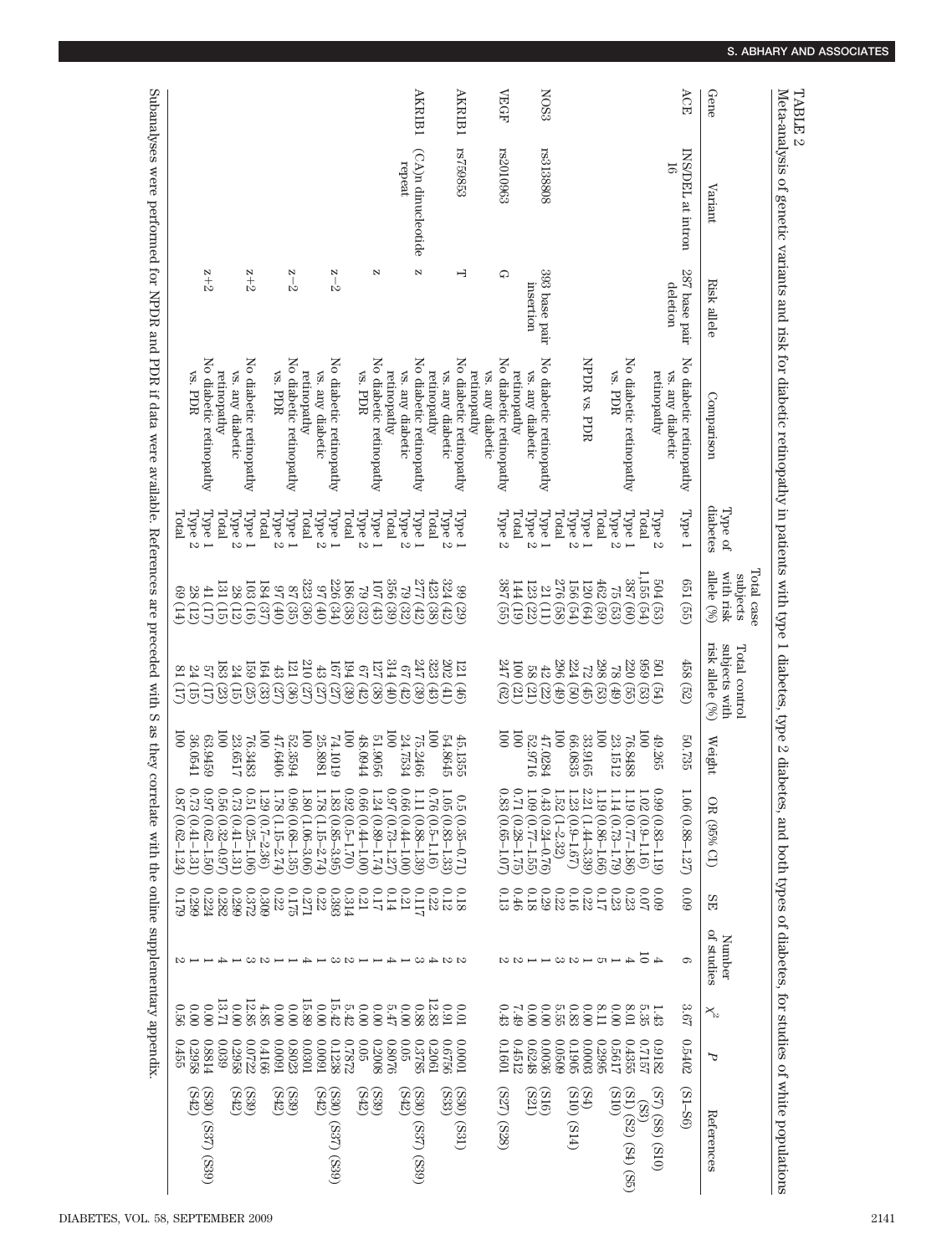Ten studies of subjects with white origin were subanalyzed for all diabetic retinopathy comparisons. The 287 base pair deletion was not found to be significantly associated with any diabetic retinopathy or its subtypes in type 1 or type 2 diabetes (Table 2).

**Aldose reductase (***AKR1B1***).** The aldo-keto reductase family 1 member B1 (*AKR1B1*) gene (also known as *ALR*) is located on chromosome 7q35. Associations of two *AKR1B1* SNPs with diabetic retinopathy have been reported in the literature: the promoter SNP rs759853 and the  $(CA)$ n microsatellite polymorphism located  $5'$  of the *AKR1B1* gene. Six studies have examined the association between the *AKR1B1* (CA)n microsatellite with diabetic retinopathy in type 1 and nine studies in type 2 diabetes (Table 1). The three most commonly investigated *AKR1B1* variants (z,  $z+2$ , and  $z-2$ ) in the literature were included for analysis.

There was a significant association with the  $z-2$  allele and the development of any diabetic retinopathy (OR 2.33 [95% CI 1.49-3.64],  $P = 2 \times 10^{-4}$ . Subanalyses revealed a significant association between the  $z-2$  allele and diabetic retinopathy in patients with type 2 diabetes (2.64 [1.39 – 5.01],  $P = 2.9 \times 10^{-3}$ , with weaker but statistically significant association also being found for patients with type 1 diabetes  $(1.95 \,[1.04-3.66], P = 0.04)$ . A significant association was also found in the NPDR and PDR subgroups.

No statistically significant association was found between the z allele and the development of diabetic retinopathy overall (OR  $1.05$  [95% CI 0.81–1.35],  $P = 0.73$ ). However, in the subanalysis for type of diabetic retinopathy, the z allele was significantly protective against NPDR development in type 2 diabetes  $(0.65 \; [0.45-0.94], P =$ 0.02). A significant difference between NPDR and PDR development for the presence of z allele was found also in type 2 diabetes  $(0.65 \; [0.45-0.94], P = 0.02)$ . Similarly, the  $z+2$  allele was found to be significantly protective against the development of diabetic retinopathy  $(0.58 \, [0.36 - 0.93]$ ,  $P = 0.02$ ).

Only four studies examining the *AKR1B1* (CA)n microsatellite have included subjects of white ancestry (Table 2), with the majority of studies including subjects of only Asian ancestry. In the analyses of studies of white origin, only the  $z-2$  (OR 1.80 [95% CI 1.06–3.06],  $P = 0.03$ ) and  $z+2$  (0.56 [0.32–0.97],  $P = 0.04$ ) polymorphisms remained significantly associated with diabetic retinopathy, with the  $z-2$  allele conferring risk and  $z+2$  conferring protection against diabetic retinopathy.

Three studies examined the association of a second *AKR1B1* polymorphism (promoter SNP rs759853) with diabetic retinopathy in type 1 diabetes and five studies in type 2 diabetes (Table 1). The T allele was considered the risk variant. Interestingly, analyses revealed protection against diabetic retinopathy with the T allele in type 1 diabetes (OR 0.49 [95% CI 0.36 – 0.68],  $P < 1.00 \times 10^{-4}$ ). There was no statistically significant association between diabetic retinopathy and rs759853 in type 2 diabetes. However, a borderline association between NPDR and PDR was found  $(0.73 \; [0.54 - 0.99], P = 0.04)$ .

Four studies investigating the *AKR1B1* rs759853 included subjects of white ancestry. A significant protection of the T allele against diabetic retinopathy in type 1 diabetes (OR 0.5 [95% CI 0.35–0.71],  $P = 1.00 \times 10^{-4}$ ) remained. Insufficient studies were available for subanalysis of diabetic retinopathy subtypes.

**Vascular endothelial growth factor.** The vascular endothelial growth factor (*VEGF*) gene is located on chromosome 6p12. Six *VEGF* polymorphisms were included in this meta-analysis, with the rs2010963 polymorphism being the most frequently studied. No studies examining this polymorphism in type 1 diabetes and diabetic retinopathy were located. Seven studies examining this polymorphism in type 2 diabetes and diabetic retinopathy were included in the analyses (Table 1). The G allele has been considered as the risk variant. A significant association between patients with no diabetic retinopathy and those with NPDR (OR 0.62 [95% CI 0.48–0.81],  $P = 5.0 \times 10^{-4}$ ) was identified, yet no significant differences were found between NPDR and PDR development. Meta-analysis revealed no significant association between the *VEGF* polymorphisms: rs25648, rs1570360, rs3095039, rs35569394, or rs699947 and any type of diabetic retinopathy (Table 3).

Only two studies of participants were available for inclusion in the subanalysis for white ancestry (Table 2). No statistically significant association of the *VEGF* rs2010963 polymorphism with diabetic retinopathy was found (OR 0.83 [95% CI 0.65–1.07],  $P = 0.16$ ) and insufficient studies were available for diabetic retinopathy subtype analyses.

**Endothelial nitric oxide synthase.** The endothelial nitric oxide synthase (*NOS3*) gene is located on chromosome 7q35–36. Three *NOS3* SNPs (rs1799983, rs41322052, and rs3138808) met the inclusion criteria for meta-analysis. The rs3138808 variant has been the most commonly examined *NOS3* diabetic retinopathy polymorphism, and the 393 base pair insertion has been classified as the risk variant. One study examining this polymorphism and diabetic retinopathy in type 1 diabetes and seven studies in type 2 diabetes were included in the analysis (Table 1). There was no statistically significant association between rs3138808 and any form of diabetic retinopathy. Additionally, no significant association between any form of diabetic retinopathy and the rs1799983 (OR 1.11 [95% CI 0.94–1.31],  $P = 0.23$  or rs41322052 (1.06 [0.85–1.33],  $P =$ 0.60) were identified (Table 3).

Only two studies were available to be included in the subanalysis for subjects of white ancestry (Table 2). No statistically significant association was found with the *NOS3* rs3138808 polymorphism and diabetic retinopathy development (OR 0.71 [95% CI 0.28–1.75],  $P = 0.45$ ) and insufficient studies were available for diabetic retinopathy subtype analysis.

# **DISCUSSION**

Diabetic retinopathy remains one of the leading causes of blindness in the developed world (1). There is strong evidence for a genetic component in the development of diabetic retinopathy, independent of other established risk factors (13–17). Despite a large number of candidate gene studies on diabetic retinopathy, the genetic evidence thus far for an association with the development of or severity of diabetic retinopathy has been conflicting. This is largely accounted for by varying participant ethnicity, study design, differences in retinopathy grading scales, and in particular suboptimal power.

The current meta-analysis comprehensively assesses the risk of diabetic retinopathy in relation to every published candidate gene meeting inclusion criteria. Eighty-two studies examining 20 genes and 34 SNPs were analyzed. Pathways involved in the pathogenesis of diabetic retinop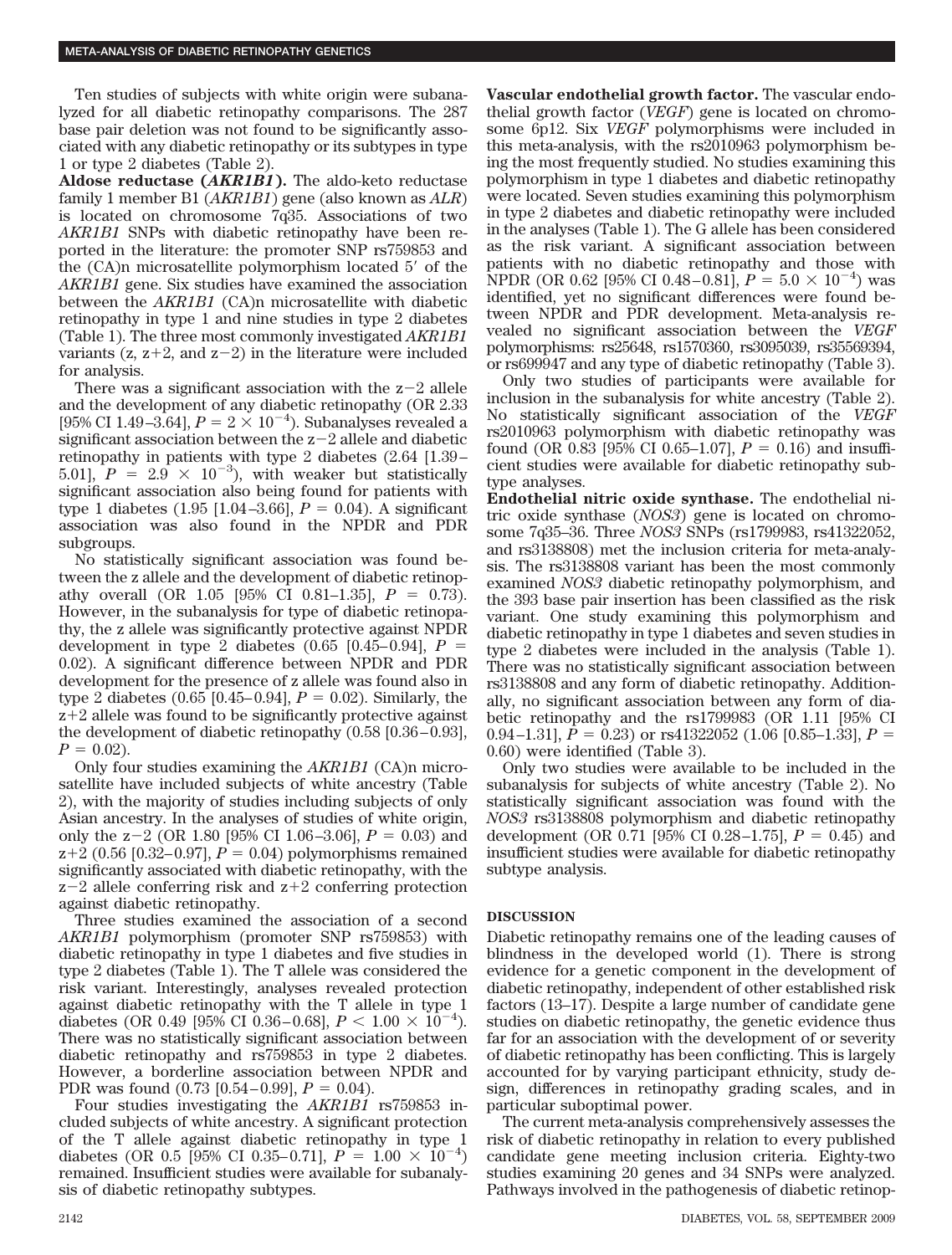TABLE 3

|                                                         | $\mathrm{Risk}$ |                                             | Type of<br>diabetes                                                                                            | Total case<br>with risk<br>subjects                                                                                                                                                                                                                                                                                                                            | subjects with<br>Total control                                         |                                                                  |                                                                                                                                    |                     | Number                                                                                                                                    |                         |                  |                              |
|---------------------------------------------------------|-----------------|---------------------------------------------|----------------------------------------------------------------------------------------------------------------|----------------------------------------------------------------------------------------------------------------------------------------------------------------------------------------------------------------------------------------------------------------------------------------------------------------------------------------------------------------|------------------------------------------------------------------------|------------------------------------------------------------------|------------------------------------------------------------------------------------------------------------------------------------|---------------------|-------------------------------------------------------------------------------------------------------------------------------------------|-------------------------|------------------|------------------------------|
| Variant<br>Gene                                         | allele          | Comparison                                  |                                                                                                                | allele (%)                                                                                                                                                                                                                                                                                                                                                     | risk allele (%)                                                        | Weight                                                           | OR (95% CI)                                                                                                                        | SE <sub></sub>      | of studies                                                                                                                                | $\mathbb{\mathsf{X}}^2$ | P                | References                   |
| rs5186<br>AGTRI                                         | O               | No diabetic retinopathy<br>vs. any diabetic | $\overline{\phantom{a}}$ $\overline{\phantom{a}}$<br>${\rm Type}$                                              | $\begin{array}{c} 98\ (29) \\ 22\ (4) \\ 142\ (14) \end{array}$                                                                                                                                                                                                                                                                                                | $\begin{array}{c} 200 \; (33) \\ 46 \; (5) \\ 246 \; (15) \end{array}$ | $73.99$<br>$34.26$                                               | $\begin{array}{c} 0.82 \ (0.61\!-\!1.10) \\ 0.73 \ (0.43\!-\!1.22) \\ 0.8 \ (0.62\!-\!1.03) \\ 1.65 \ (1.26\!-\!2.15) \end{array}$ | 0.26<br>0.15        | $\alpha - \infty$                                                                                                                         | $\frac{1.87}{0.06}$     | 0.1852<br>0.2251 | $(56; 512)$<br>$(512)$       |
|                                                         |                 | retinopathy                                 | Type<br>Total                                                                                                  |                                                                                                                                                                                                                                                                                                                                                                |                                                                        | 100.00                                                           |                                                                                                                                    | 0.13                |                                                                                                                                           |                         | 0.0788           |                              |
| rs2910964<br>ITGA2                                      | 4               | No diabetic retinopathy<br>vs. any diabetic | N<br>Type                                                                                                      | 258 (46)                                                                                                                                                                                                                                                                                                                                                       | 137 (34)                                                               | 100.00                                                           |                                                                                                                                    | 0.14                |                                                                                                                                           |                         | 0.0002           | (S49; S50)                   |
|                                                         |                 | retinopathy                                 |                                                                                                                |                                                                                                                                                                                                                                                                                                                                                                |                                                                        |                                                                  |                                                                                                                                    |                     |                                                                                                                                           |                         |                  |                              |
| rs4994<br>ADRB3                                         | O               | No diabetic retinopathy<br>vs. any diabetic | $\frac{1}{2}$<br>$\begin{array}{l} {\rm Type}\\ {\rm Type}\end{array}$                                         |                                                                                                                                                                                                                                                                                                                                                                | $\widehat{\Xi}$<br>24                                                  | $\frac{48.01}{51.99}$                                            | $\begin{array}{c} 0.73\ (0.38\text{--}1.39) \\ 2.16\ (1.32\text{--}3.51) \end{array}$                                              | $0.33$<br>$0.25$    |                                                                                                                                           | 0.00<br>$_{0.00}$       | 0.0020<br>0.3320 | S52)<br>S52)<br>(351)        |
|                                                         |                 | retinopathy                                 | Total                                                                                                          |                                                                                                                                                                                                                                                                                                                                                                |                                                                        |                                                                  |                                                                                                                                    | 0.54                |                                                                                                                                           | 6.95                    | 0.6516           |                              |
|                                                         |                 |                                             |                                                                                                                |                                                                                                                                                                                                                                                                                                                                                                |                                                                        | $\begin{array}{c} 100.00 \\ 47.68 \\ 52.32 \end{array}$          | $\begin{array}{c} 1.28\ (0.44\text{--}3.72) \\ 0.71\ (0.35\text{--}1.44) \\ 1.71\ (0.94\text{--}3.14) \end{array}$                 |                     |                                                                                                                                           |                         | 0.3420           |                              |
|                                                         |                 | No diabetic retinopathy<br>vs. NPDR         | Type 1<br>Type 2<br>Type                                                                                       | 8216236<br>6216236<br>63415238                                                                                                                                                                                                                                                                                                                                 | (3)<br>1909<br>493492                                                  |                                                                  | $(0.94 - 3.14)$                                                                                                                    | $\frac{0.36}{0.31}$ | $\mathop{\sim}\limits^{\sim}\mathop{\rightarrow}\mathop{\sim}\limits^{\sim}\mathop{\sim}\limits^{\sim}\mathop{\rightarrow}\limits^{\sim}$ | $0.848$<br>$0.848$      | 0.0811           | S52)<br>S52)<br>(551; 100)   |
|                                                         |                 |                                             | Total                                                                                                          |                                                                                                                                                                                                                                                                                                                                                                |                                                                        | 100.00                                                           | $(0.47 - 2.67)$<br>$(0.37 - 1.47)$<br>$1.12$<br>$0.74$                                                                             | 0.44                |                                                                                                                                           |                         | 0.7900           |                              |
|                                                         |                 | No diabetic retinopathy<br>vs. PDR          | $\overline{\phantom{0}}$<br>$_{\rm Type}$                                                                      |                                                                                                                                                                                                                                                                                                                                                                |                                                                        | 48.89                                                            |                                                                                                                                    | 0.35                |                                                                                                                                           |                         | 0.3892           | S51; S52)                    |
|                                                         |                 |                                             | N<br>${\rm Type}$                                                                                              |                                                                                                                                                                                                                                                                                                                                                                |                                                                        | 51.11                                                            |                                                                                                                                    |                     |                                                                                                                                           |                         | 0.0008           | (S51; S52)                   |
|                                                         |                 |                                             | Total                                                                                                          | $\widehat{a}$ <sub>3</sub>                                                                                                                                                                                                                                                                                                                                     | 34 (15)<br>46 (13)                                                     | 100.00                                                           | $(1.51 - 4.75)$<br>$(0.41 - 5.03)$<br>$2.68$<br>$1.43$                                                                             | $0.29$<br>$0.64$    | $\overline{z}$                                                                                                                            | 0.00                    | 0.5797           |                              |
|                                                         |                 | NPDR vs. PDR                                | $\overline{\phantom{a}}$ $\overline{\phantom{a}}$<br>$\begin{array}{ll} {\bf Type}\\ {\bf Type}\\ \end{array}$ | 88888                                                                                                                                                                                                                                                                                                                                                          | $27(22)$<br>$21(22)$<br>$48(10)$<br>$\frac{27}{21}$                    | 61.48                                                            | $(0.62 - 1.76)$<br>$1.58$<br>$1.58$<br>$0.78$                                                                                      |                     |                                                                                                                                           | $0.00$                  | 0.8706           | $(551; 552)$<br>$(551; 552)$ |
|                                                         |                 |                                             |                                                                                                                |                                                                                                                                                                                                                                                                                                                                                                |                                                                        | $\begin{array}{c} 38.52 \\ 100.00 \\ 37.28 \end{array}$          | $(0.81 - 3.01)$<br>$(0.81 - 1.83)$                                                                                                 |                     |                                                                                                                                           |                         | 0.1829           |                              |
|                                                         |                 |                                             | Total                                                                                                          |                                                                                                                                                                                                                                                                                                                                                                |                                                                        |                                                                  |                                                                                                                                    |                     |                                                                                                                                           |                         | 0.3399           |                              |
| rs4762<br>AGT                                           | $\circ$         | No diabetic retinopathy<br>vs. any diabetic | $\begin{array}{c} {\rm Type\ 1}\\ {\rm Type\ 2}\\ {\rm Total}\end{array}$                                      | $\begin{array}{ll} \mbox{1.5cm} & \mbox{1.5cm} \\ \mbox{1.5cm} & \mbox{1.5cm} \\ \mbox{1.5cm} & \mbox{1.5cm} \\ \mbox{1.5cm} & \mbox{1.5cm} \\ \mbox{1.5cm} & \mbox{1.5cm} \\ \mbox{1.5cm} & \mbox{1.5cm} \\ \mbox{1.5cm} & \mbox{1.5cm} \\ \mbox{1.5cm} & \mbox{1.5cm} \\ \mbox{1.5cm} & \mbox{1.5cm} \\ \mbox{1.5cm} & \mbox{1.5cm} \\ \mbox{1.5cm} & \mbox$ | 189 (63)                                                               | $62.72$                                                          | $(0.51 - 1.05)$                                                                                                                    | 0331331             |                                                                                                                                           | $0.00\,$                | 0.0875<br>0.2102 | $(36; 512)$<br>$(36; 512)$   |
|                                                         |                 | retinopathy                                 |                                                                                                                |                                                                                                                                                                                                                                                                                                                                                                |                                                                        | 100.00                                                           | $\begin{array}{c} 0.84 \ (0.63\text{--}1.11) \\ 0.79 \ (0.64\text{--}0.99) \end{array}$                                            | 0.11                |                                                                                                                                           |                         | 0.0418           |                              |
| $\epsilon$ 2/ $\epsilon$ 3/ $\epsilon$ 4<br><b>APOE</b> | ್ನಿ             | No diabetic retinopathy<br>vs. any diabetic | $\begin{array}{c} {\rm Type\ 1}\\ {\rm Type\ 2}\\ {\rm Total}\end{array}$                                      |                                                                                                                                                                                                                                                                                                                                                                | $\begin{array}{l} 161\,(17)\\ 350\,(27)\\ 19\,(10)\\ \end{array}$      | 19.55                                                            | $(0.75 - 2.83)$<br>1.46                                                                                                            | 0.34                |                                                                                                                                           | 0.35                    | 0.2620           | $(553; 554)$<br>$(553; 554)$ |
|                                                         |                 |                                             |                                                                                                                |                                                                                                                                                                                                                                                                                                                                                                | $\frac{1}{20}$                                                         | 80.45                                                            | $(0.76 - 1.45)$<br>1.05                                                                                                            | 0.17                |                                                                                                                                           | 0.05                    | 0.7681           |                              |
| rs41456044<br>FGF <sub>2</sub>                          | 4               | No diabetic retinopathy<br>retinopathy      | Z<br>${\rm Type}$                                                                                              | $\circledcirc$<br>51                                                                                                                                                                                                                                                                                                                                           | $\odot$<br>ĻЬ                                                          | 100.00<br>100.00                                                 | $(0.74 - 1.91)$<br>$(0.84 - 1.5)$<br>1.12<br>1.19                                                                                  | 0.15<br>0.24        | $H = 0H = 0H$                                                                                                                             | 0.81<br>0.27            | 0.4470<br>0.4672 | (S55; S56)                   |
|                                                         |                 | vs. PDR                                     |                                                                                                                |                                                                                                                                                                                                                                                                                                                                                                |                                                                        |                                                                  |                                                                                                                                    |                     |                                                                                                                                           |                         |                  |                              |
| rs308395<br>FGF <sub>2</sub>                            | ڻ               | No diabetic retinopathy                     | $\mathcal{C}$<br>$\mathbbmss{C}$<br>Tур                                                                        | 90(14)                                                                                                                                                                                                                                                                                                                                                         | 131 (13)                                                               | 100.00                                                           | $1.08(0.81 - 1.45)$                                                                                                                | 0.15                | $\sim$                                                                                                                                    | 0.29                    | 0.5882           | (S55; S56)                   |
| rs1799983<br>NO <sub>S3</sub>                           | ゥ               | No diabetic retinopathy<br>vs. PDR          | Z<br>$\mathbb Q$<br>Typ                                                                                        | 393 (30)                                                                                                                                                                                                                                                                                                                                                       | 478 (24)                                                               | 100.00                                                           | $1.11(0.94 - 1.31)$                                                                                                                | 0.08                | 4                                                                                                                                         | 1.69                    | 0.2279           | $(S17- S20)$                 |
|                                                         |                 | vs. any diabetic                            |                                                                                                                |                                                                                                                                                                                                                                                                                                                                                                |                                                                        |                                                                  |                                                                                                                                    |                     |                                                                                                                                           |                         |                  |                              |
|                                                         | O               | retinopathy                                 |                                                                                                                |                                                                                                                                                                                                                                                                                                                                                                |                                                                        |                                                                  |                                                                                                                                    |                     |                                                                                                                                           |                         |                  |                              |
| rs41322052<br>NO <sub>S3</sub>                          |                 | No diabetic retinopathy<br>vs. any diabetic | $\frac{1}{2}$<br>$\begin{array}{l} {\rm Type}\\ {\rm Type}\end{array}$                                         | $\begin{array}{c} 105\ (42) \\ 313\ (27) \\ 418\ (29) \end{array}$                                                                                                                                                                                                                                                                                             | $\frac{106 (42)}{334 (24)}$                                            | $\frac{25.37}{74.63}$                                            | $1.01(0.71 - 1.44)$<br>$1.04(0.75 - 1.45)$                                                                                         | $0.18$<br>0.17      | $\rightarrow$ $\infty$                                                                                                                    | 0.00<br>4.33            | 0.7956<br>0.9525 | $(357)$<br>$(317; 519)$      |
|                                                         |                 | retinopathy                                 | Total                                                                                                          |                                                                                                                                                                                                                                                                                                                                                                | 440 (27)                                                               | 100.00                                                           | $1.06(0.85 - 1.33)$                                                                                                                | $0.11\,$            |                                                                                                                                           |                         | 0.5962           |                              |
|                                                         |                 | No diabetic retinopathy                     | $\begin{array}{c} {\rm Type\ 1}\\ {\rm Type\ 2}\end{array}$                                                    | $105\atop 16$                                                                                                                                                                                                                                                                                                                                                  | 106(42)                                                                |                                                                  | $(0.71 - 1.44)$<br>$1.01\,$                                                                                                        |                     |                                                                                                                                           |                         | 0.9525           | (S57)                        |
|                                                         |                 | $vs.$ ${\rm PDR}$                           | ${\rm Type}$                                                                                                   | <u>මුවු පිමි</u>                                                                                                                                                                                                                                                                                                                                               | $\begin{array}{c} 29 \ (14) \\ 135 \ (29) \\ 142 \ (64) \end{array}$   | $\begin{array}{l} 77.27 \\ 22.73 \\ 100.00 \\ 66.08 \end{array}$ | $0.83(0.43 - 1.59)$<br>0.97                                                                                                        | 33355               | $4 - 92$                                                                                                                                  | $7,80887$<br>$4000887$  | 0.5686<br>0.8263 | (S17; S19)                   |
| rs841853<br>SLC <sub>2</sub> A <sub>1</sub>             | XbaI-           | No diabetic retinopathy                     | $\overline{\phantom{0}}$<br>Total<br>Type                                                                      | 121                                                                                                                                                                                                                                                                                                                                                            |                                                                        |                                                                  | $(0.71 - 1.32)$<br>$(0.13 - 1.23)$<br>0.41                                                                                         |                     |                                                                                                                                           |                         | 0.1118           | (S58; S59)                   |
|                                                         |                 | vs. any diabetic                            |                                                                                                                |                                                                                                                                                                                                                                                                                                                                                                |                                                                        |                                                                  |                                                                                                                                    |                     |                                                                                                                                           |                         |                  |                              |
|                                                         |                 | retinopathy                                 |                                                                                                                |                                                                                                                                                                                                                                                                                                                                                                |                                                                        |                                                                  |                                                                                                                                    |                     |                                                                                                                                           |                         |                  |                              |
| $DR1-8$<br>HLA                                          | DRI             | No diabetic retinopathy<br>vs. any diabetic | $\overline{\phantom{0}}$<br>$\ddot{\mathbf{Q}}$<br>Гyр                                                         | $\left( \begin{smallmatrix} 4 \ 1 \end{smallmatrix} \right)$<br>45                                                                                                                                                                                                                                                                                             | $\left(15\right)$<br>$\overline{40}$                                   | 100.00                                                           | $0.99(0.62 - 1.56)$                                                                                                                | 0.2359              | N                                                                                                                                         | 0.2                     | 0.9506           | (S60; S61)                   |
|                                                         |                 | retinopathy                                 |                                                                                                                |                                                                                                                                                                                                                                                                                                                                                                |                                                                        |                                                                  |                                                                                                                                    |                     |                                                                                                                                           |                         |                  |                              |
| DR1-8<br>HLA                                            | DR7             | No diabetic retinopathy                     | $\overline{\phantom{a}}$<br>$\mathbb Q$<br>Tур                                                                 | 39 (12)                                                                                                                                                                                                                                                                                                                                                        | $38\left(14\right)$                                                    | 100.00                                                           | $0.59(0.10 - 3.60)$                                                                                                                | 0.9247              | $\mathcal{L}$                                                                                                                             | 1.86                    | 0.5658           | (S60; S61)                   |
|                                                         |                 | vs. any diabetic<br>retinopathy             |                                                                                                                |                                                                                                                                                                                                                                                                                                                                                                |                                                                        |                                                                  |                                                                                                                                    |                     |                                                                                                                                           |                         |                  |                              |
| rs13306430<br><b>ICAM1</b>                              | ڻ               | No diabetic retinopathy                     | N<br>$\mathbb O$<br>Tур                                                                                        | 150 (36)                                                                                                                                                                                                                                                                                                                                                       | 89 (50)                                                                | 100.00                                                           | $0.56(0.39 - 0.81)$                                                                                                                | 0.18                | N                                                                                                                                         | 0.01                    | 0.0017           | (S62; S63)                   |
|                                                         |                 | vs. any diabetic                            |                                                                                                                |                                                                                                                                                                                                                                                                                                                                                                |                                                                        |                                                                  |                                                                                                                                    |                     |                                                                                                                                           |                         |                  |                              |
| rs1801133<br><b>MTHFR</b>                               | Н               | No diabetic retinopathy<br>retinopathy      | $\mathbb{C}^2$<br>Type                                                                                         | 318 (44)                                                                                                                                                                                                                                                                                                                                                       | 405 (37)                                                               | $100.00$                                                         | $1.39(0.99 - 1.94)$                                                                                                                | 0.17                | 4                                                                                                                                         | 8.34                    | 0.0563           | (S35; S64–S66)               |
|                                                         |                 | vs. any diabetic                            |                                                                                                                |                                                                                                                                                                                                                                                                                                                                                                |                                                                        |                                                                  |                                                                                                                                    |                     |                                                                                                                                           |                         |                  |                              |
|                                                         |                 | retinopathy                                 |                                                                                                                |                                                                                                                                                                                                                                                                                                                                                                |                                                                        |                                                                  |                                                                                                                                    |                     |                                                                                                                                           |                         |                  |                              |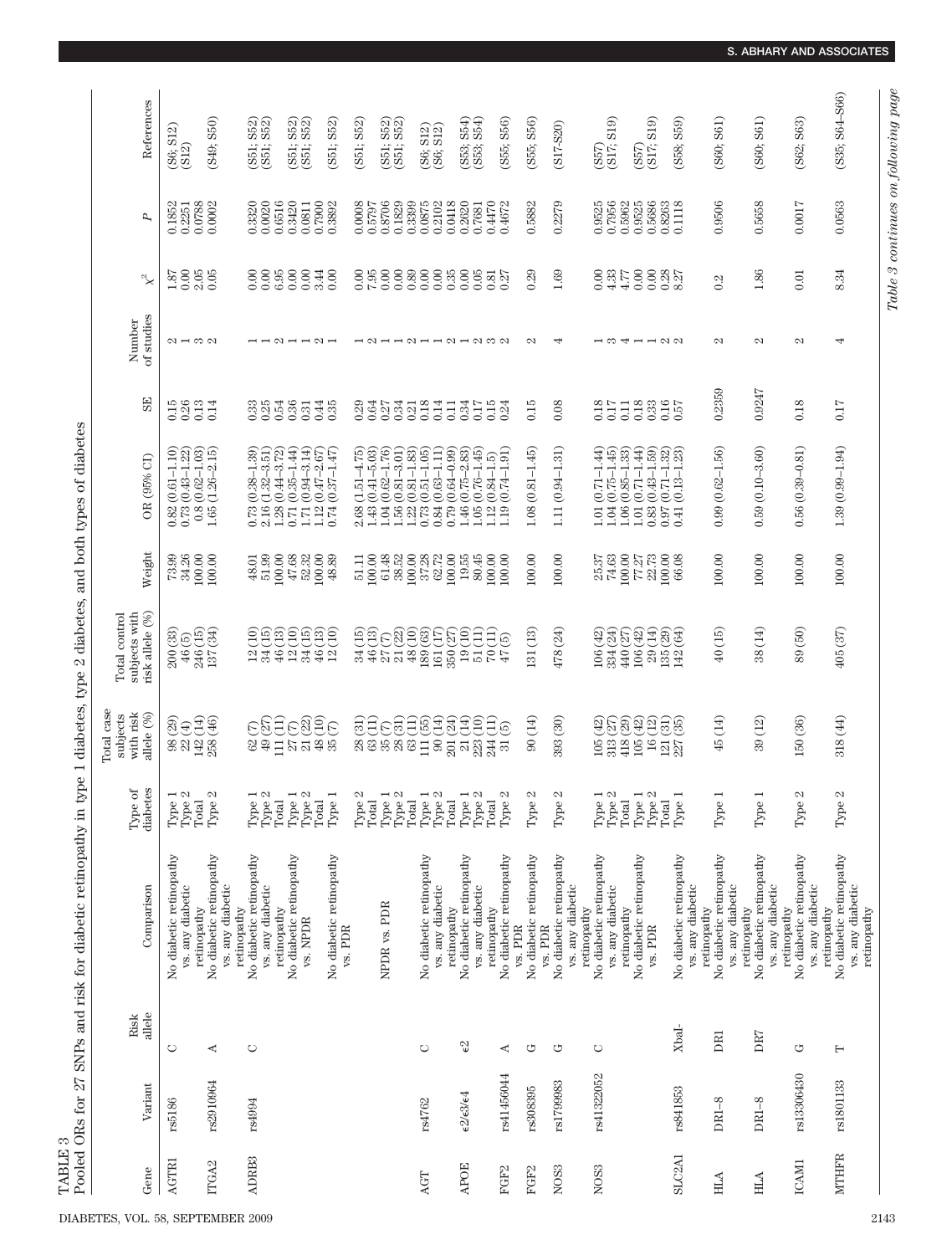| References                                                          | (S67; S68)                                  | (S10; S35; S69)                                                           | (S69; S70)                                  | $(S70; S71)$ $(S70; S71)$                                  | $(S72-S75)$<br>S72-S75)                                             | $(S76-578)$                                             | (S76; S78)                                                             |                                    | (S76; S78)                                  | (S76; S78)                                        | (S79)<br>(S80)                                                                                 | (S22; S24)                                                                              | (S24; S25)                                                 | (S24; S29)                                                 | (S24; S29)                                         | (S24; S29)                         | $\begin{array}{c} (824; \, \text{S}29) \\ (881) \\ (882) \\ \end{array}$                                          | (S25; S26)                                                 |                                                                                                                                                                                                                                                                  |
|---------------------------------------------------------------------|---------------------------------------------|---------------------------------------------------------------------------|---------------------------------------------|------------------------------------------------------------|---------------------------------------------------------------------|---------------------------------------------------------|------------------------------------------------------------------------|------------------------------------|---------------------------------------------|---------------------------------------------------|------------------------------------------------------------------------------------------------|-----------------------------------------------------------------------------------------|------------------------------------------------------------|------------------------------------------------------------|----------------------------------------------------|------------------------------------|-------------------------------------------------------------------------------------------------------------------|------------------------------------------------------------|------------------------------------------------------------------------------------------------------------------------------------------------------------------------------------------------------------------------------------------------------------------|
| P                                                                   | 0.0759                                      | 0.6017                                                                    | 0.9896                                      | 0.1685<br>0.0322                                           | 0.9422<br>0.4413<br>0.2135                                          | 0.1173<br>0.3271                                        | 0.2540                                                                 | 0.7055                             | 0.7035                                      | 0.9803                                            | 0.4415<br>0.1282                                                                               | 0.0978<br>0.5363                                                                        | 0.6740                                                     | 0.8230                                                     | 0.9560                                             | 0.1491                             | $1.0\times10.5$<br>0.4146<br>0.3724                                                                               | 0.0677<br>0.9741                                           |                                                                                                                                                                                                                                                                  |
| $\rm \gtrsim$                                                       | 1.38                                        | 0.00                                                                      | 8.48                                        | 0.00<br>0.00                                               | $\begin{array}{c} 0.00 \\ 3.33 \end{array}$<br>5.33                 | 3.34<br>46.09                                           | 26.55                                                                  | 0.88                               | 0.32                                        | 0.99                                              | $0.00\,$<br>0.00                                                                               | 0.17<br>9.06                                                                            | 0.22                                                       | 4.47                                                       | 5.03                                               | 1.13                               | $0.00\,$<br>$1.01\,$                                                                                              | $\frac{570}{7.50}$                                         |                                                                                                                                                                                                                                                                  |
| Number<br>studies<br>đ                                              | Z                                           | S                                                                         | $\sim$                                      |                                                            | --2-453                                                             |                                                         | $\infty$                                                               | $\infty$                           | က                                           | $\mathcal{L}$                                     | $-100$                                                                                         |                                                                                         | $\mathcal{C}$                                              | $\mathbb{C}$                                               | $\sim$                                             | N                                  | $\mathcal{Q} \rightarrow \mathcal{Q} \rightarrow \mathcal{Q}$                                                     |                                                            |                                                                                                                                                                                                                                                                  |
| 55                                                                  | 0.54                                        | 0.11                                                                      | 0.42                                        | 0.23<br>0.15                                               | 0.32<br>0.15<br>0.21                                                | $0.12$<br>$0.65$                                        | 0.95                                                                   | 0.20                               | 0.15                                        | 0.23                                              | 0.16<br>$0.19\,$                                                                               | 0.12<br>0.64                                                                            | 0.17                                                       | 0.44                                                       | 0.55                                               | 0.25                               | $38988$<br>$000000$                                                                                               |                                                            |                                                                                                                                                                                                                                                                  |
| OR (95% CI)                                                         | $2.62(0.9 - 7.61)$                          | $1.06(0.85 - 1.32)$                                                       | $0.99(0.44 - 2.27)$                         | $(1.03 - 1.84)$<br>$(0.46 - 1.15)$<br>0.72<br>1.87         | $0.85(0.56 - 1.29)$<br>$0.83(0.62 - 1.11)$<br>$1.02(0.55 - 1.91)$   | $0.83(0.67 - 1.05)$<br>$1.89(0.53 - 6.75)$              | 2.94 (0.46-18.76)                                                      | $0.93(0.62 - 1.38)$                | $0.94(0.7 - 1.27)$                          | $0.99(0.64 - 1.55)$                               | $1.27(0.93 - 1.74)$<br>$1.15(0.8 - 1.66)$                                                      | $\begin{array}{c} 1.22 \ (0.96\text{--}1.55) \\ 1.48 \ (0.42\text{--}5.19) \end{array}$ | $0.93(0.67 - 1.3)$                                         | $1.1(0.47 - 2.62)$                                         | $0.97(0.33 - 2.85)$                                | $1.44(0.88 - 2.36)$                | $1.22(0.76 - 1.96)$<br>$\frac{1.25}{2.28} \frac{(0.77 - 2.04)}{(1.59 - 3.26)}$                                    | $1.73(0.96 - 3.11)$<br>$(0.56 - 1.83)$<br>1.01             |                                                                                                                                                                                                                                                                  |
| Weight                                                              | 100.00                                      | 100.00                                                                    | 100.00                                      | 45.98<br>54.02                                             | 100.00<br>29.35<br>70.65                                            | $100.00$<br>$100.00$                                    | 100.00                                                                 | 100.00                             | 100.00                                      | 100.00                                            | 57.59<br>42.41                                                                                 | 100.00<br>100.00                                                                        | 100.00                                                     | 100.00                                                     | 100.00                                             | 100.00                             | 100.00<br>53.99<br>46.01                                                                                          | 100.00<br>100.00                                           |                                                                                                                                                                                                                                                                  |
| risk allele (%)<br>subjects with<br>Total control                   | $16(5)$                                     | 252 (45)                                                                  | 175 (48)                                    | (8)<br>(49)<br>144<br>$\overline{5}$                       | $\frac{108}{273}\frac{(14)}{(16)}$<br>335 (58)                      | $\begin{array}{c} 381 \ (16) \\ 112 \ (18) \end{array}$ | 60 (12)                                                                | $93(20)$                           | 94 (15)                                     | 76(15)                                            | 86 (34)<br>169 (47)                                                                            | $255(42)$<br>$56(14)$                                                                   | 81 (13)                                                    | $\widehat{13}$<br>52                                       | 52 (13)                                            | 52 (13)                            | $\begin{array}{c} 45 \ (14) \\ 68 \ (52) \\ 81 \ (45) \end{array}$                                                | 149 (48)<br>280 (29)                                       |                                                                                                                                                                                                                                                                  |
| <b>Total</b> case<br>with risk<br>allele <sup>(%)</sup><br>subjects | $26\ (9)$                                   | 355 (44)                                                                  | 310 (54)                                    | 67)<br>67<br>144<br>192                                    | $\overline{13}$<br>ÌЭ́<br>336 (62)<br>33 <sub>1</sub>               | $\overline{14}$<br>ිහි<br>$\frac{124}{150}$             | $217\,(37)$                                                            | $67\ (26)$                         | 125(13)                                     | 35(14)                                            | 85 (50)<br>207 (40)                                                                            | 292 (42)<br>(16)<br>86                                                                  | (12)<br>78                                                 | 86 (16)                                                    | $45(14)$                                           | 41 (18)                            | $\begin{array}{c} 41\, (18)\\ 73\, (36)\\ 232\, (33)\\ 325\, (33)\\ 204\, (34) \end{array}$                       |                                                            |                                                                                                                                                                                                                                                                  |
| etes<br>ಕ<br>Type,<br>diab                                          | Z<br>$\circ$<br>Гyр                         | N<br>Ф<br>Tур                                                             | N<br>$\circ$<br>Tур                         | $\overline{z}$<br>Type<br>Total<br>Total                   | $\overline{\phantom{a}}$<br>$\mathcal{C}$<br>Type<br>Type:<br>Total | Z<br>$\ensuremath{\text{Type}}$                         | Z<br>$\circ$<br>Тyp                                                    | Z<br>$\mathbb Q$<br>Tур            | Z<br>$\ddot{\phantom{0}}$<br>Tур            | N<br>Ф<br>Tур                                     | $\overline{ }$<br>$\mathcal{C}$<br>$\begin{array}{c}\n\text{Type} \\ \text{Type}\n\end{array}$ | N<br>Total<br>$\bullet$<br>Tур                                                          | Z<br>$\circ$<br>Tур                                        | $\mathcal{C}$<br>$\circ$<br>Tур                            | Z<br>$\circ$<br>Тyp                                | N<br>$\circ$<br>Тyp                | $\omega$ $\rightarrow$ $\omega$<br>$\begin{array}{c}\n\text{Type} \\ \text{Type}\n\end{array}$<br>$\mathrm{Type}$ | N<br>Total<br>$\mathsf{\underline{o}}$<br>Гyр              |                                                                                                                                                                                                                                                                  |
| Comparison                                                          | No diabetic retinopathy<br>vs. any diabetic | No diabetic retinopathy<br>vs. any diabetic<br>retinopathy<br>retinopathy | No diabetic retinopathy<br>vs. any diabetic | No diabetic retinopathy<br>vs. any diabetic<br>retinopathy | No diabetic retinopathy<br>vs. any diabetic<br>retinopathy          | No diabetic retinopathy<br>retinopathy                  | No diabetic retinopathy<br>vs. any diabetic<br>retinopathy<br>vs. NPDR | No diabetic retinopathy<br>vs. PDR | No diabetic retinopathy<br>vs. any diabetic | No diabetic retinopathy<br>retinopathy<br>vs. PDR | No diabetic retinopathy<br>vs. any diabetic                                                    | No diabetic retinopathy<br>vs. any diabetic<br>retinopathy                              | No diabetic retinopathy<br>vs. any diabetic<br>retinopathy | No diabetic retinopathy<br>vs. any diabetic<br>retinopathy | No diabetic retinopathy<br>retinopathy<br>vs. NPDR | No diabetic retinopathy<br>vs. PDR | No diabetic retinopathy<br>vs. any diabetic<br>NPDR vs. PDR                                                       | No diabetic retinopathy<br>vs. any diabetic<br>retinopathy | All SNPs have been examined by a minimum of two and maximum of five studies. Subanalyses have been performed for NPDR and PDR if data were available. References are preceded<br>with S as they correlate with the online supplementary appendix.<br>retinopathy |
| allele<br>Risk                                                      | ◡                                           | 5G                                                                        | ゥ                                           | ゼ                                                          | ど                                                                   | 4                                                       |                                                                        |                                    | Õ                                           |                                                   | $\circ$                                                                                        | Н                                                                                       | ∢                                                          | $\vdash$                                                   |                                                    |                                    | $-2549$ DEL                                                                                                       | ∢                                                          |                                                                                                                                                                                                                                                                  |
| Variant                                                             | rs16139                                     | rs1799768                                                                 | rs662                                       | rs7493                                                     | rs1801282                                                           | rs1800624                                               |                                                                        |                                    | rs1800625                                   |                                                   | rs10735810                                                                                     | rs25648                                                                                 | rs1570360                                                  | rs3095039                                                  |                                                    |                                    | rs35569394                                                                                                        | rs699947                                                   |                                                                                                                                                                                                                                                                  |
| Gene                                                                | XdN                                         | PAI-1                                                                     | PON <sub>1</sub>                            | PON <sub>2</sub>                                           | <b>PPARG</b>                                                        | <b>AGER</b>                                             |                                                                        |                                    | <b>AGER</b>                                 |                                                   | VDR                                                                                            | VEGF                                                                                    | VEGF                                                       | VEGF                                                       |                                                    |                                    | VEGF                                                                                                              | VEGF                                                       |                                                                                                                                                                                                                                                                  |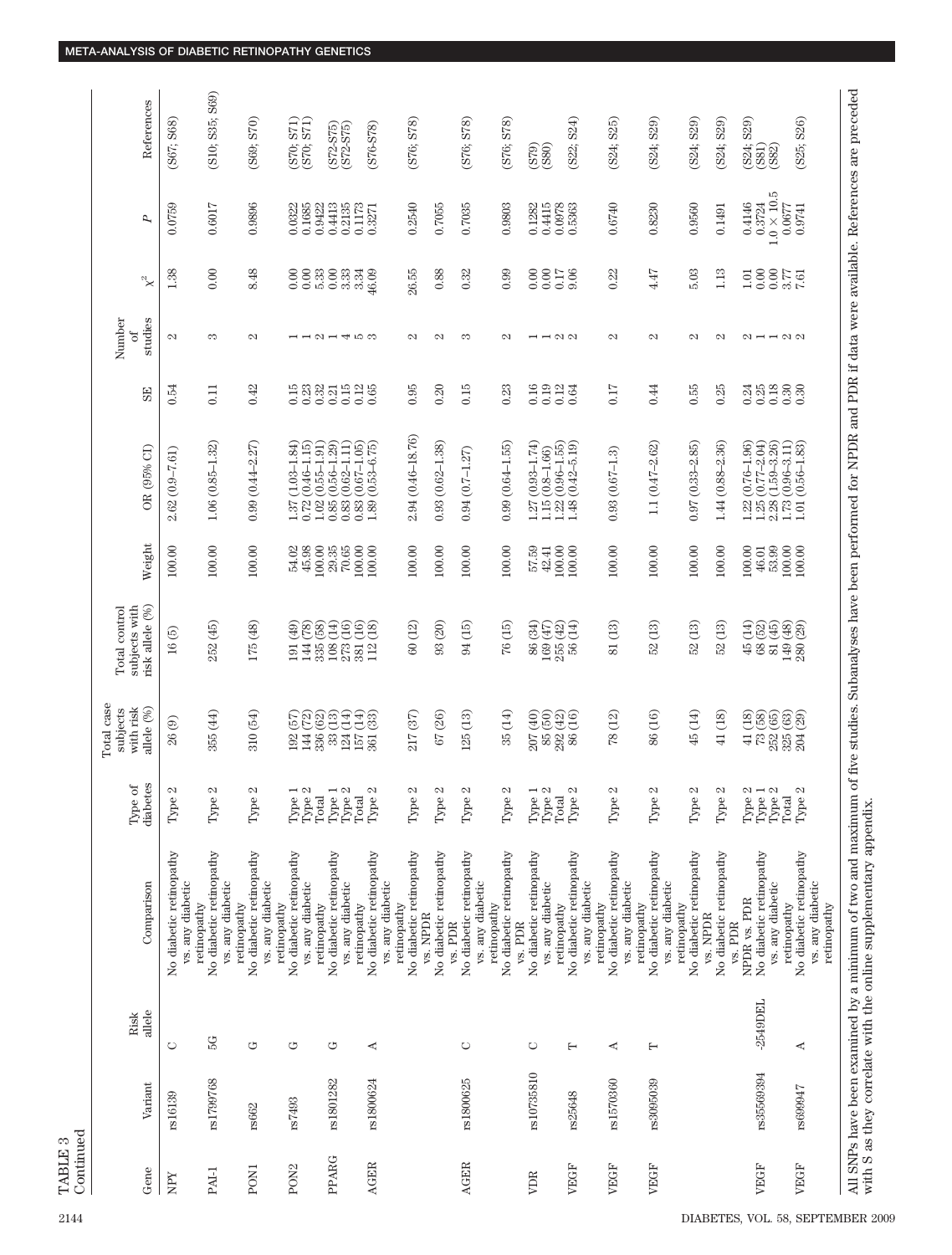athy relevant to the genes with the most studied polymorphisms in this meta-analysis are described in detail below. **Renin-angiotensin system.** ACE is involved in the conversion of angiotensin I to angiotensin II (ATII). ATII mediates its hemodynamic effects through signaling via angiotensin type 1 (AT1) and type 2 (AT2) receptors. Vascular remodeling and proliferation occurs mainly via the AT1 receptor (23). All components of the reninangiotensin system (RAS) have been shown to be expressed in the retina (24). The physiologic effects of ATII in the eye include the regulation of intraocular blood flow and pressure, promotion of capillary growth, enhancing vascular permeability, increasing oxidative stress, and the regulation of cell growth via the expression of various growth factors including VEGF, insulin-like growth factor, and platelet-derived growth factor (23).

Clinical evidence also supports the role for the RAS system in diabetic retinopathy pathogenesis. The EURO-DIAB Controlled Trial of Lisinopril in Insulin-Dependent Diabetes (EUCLID) trial provided evidence for lisinopril, an ACE inhibitor, decreasing the progression of diabetic retinopathy by 50% (25). In addition, animal studies have shown that ACE inhibitors and AT1 receptor blockers can prevent retinal neovascularization (26).

The *ACE* INS/DEL polymorphism in intron 16 had the largest number of subjects to be genotyped for any polymorphism and the largest number of studies to include participants of white ancestry. Three-quarters of the studies included participants of white ancestry. There was no statistically significant association of the INS/DEL polymorphism of the *ACE* gene with diabetic retinopathy or diabetic retinopathy subtypes in type 1, type 2, or combined diabetes. This is consistent with the findings of the majority of the included studies examining this polymorphism in this meta-analysis. Two other meta-analyses have examined the association of the INS/DEL of the *ACE* gene with diabetic retinopathy development. Fujisawa et al. (27) examined 12 studies, including type 1 and type 2 diabetic subjects. Wiwanitkit (28) examined four studies and included type 2 diabetic subjects only. Both analyses also found no statistically significant association with this polymorphism and the development of diabetic retinopathy. **Polyol pathway.** Aldose reductase (ALR) is a rate-limiting enzyme of the polyol pathway, which catalyzes NADPHdependent reduction of glucose to sorbitol. This pathway leads to the intracellular accumulation of sorbitol and is primarily active under hyperglycemic conditions (29). Several mechanisms have been proposed to explain the pathogenesis of diabetic microvascular complications, including the induction of osmotic stress and the activation of protein kinase C as well as pathogenic vascular and hemodynamic alterations (8). ALR has been identified in human pericytes, which exhibit an active polyol pathway (30). Animal studies have shown that cultured mural cells from the retinal capillaries of adult rhesus monkeys undergo cellular degeneration after exposure to high glucose levels, with ALR being isolated from these mural cells (31). The sorbitol pathway is also biologically plausible as it is involved in the selective degeneration of human mural cells in NPDR (32). Induced hyperglycemia in dogs with galactosemia has similarly shown retinal vascular changes including microaneurysm formation, degeneration of retinal pericytes, retinal hemorrhages, and nonperfused or acellular vessels (33).

The *AKR1B1* gene had the largest number of studies examining the relationship of its polymorphisms to diabetic retinopathy development, regardless of ethnicity. The  $z-2$  microsatellite showed the most significant association with diabetic retinopathy, especially in type 2 diabetes, conferring risk also in PDR and NPDR subtypes. The  $z+2$  and z microsatellite conferred protection against overall diabetic retinopathy and NPDR, respectively, and both were protective against PDR when compared with NPDR in type 2 diabetes. The majority of studies included in this meta-analysis have individually reported a risk for diabetic retinopathy with the  $z-2$  microsatellite; however, the z microsatellite was not found to be statistically significant by most studies, with only a fifth of the studies individually reporting  $z+2$  to be protective against diabetic retinopathy. The vast majority of studies have included participants of non-white ancestry; however, those of white ancestry found the  $z-2$  microsatellite to confer risk and  $z+2$  to confer protection against overall diabetic retinopathy in combined diabetes.

The T allele of the *AKR1B1* promoter SNP rs759853 conferred protection against diabetic retinopathy in type 1 diabetes of any ancestry and also of white ancestry alone. This protection against diabetic retinopathy in type 1 diabetes has also been found in the individual studies examining this polymorphism.

**VEGF.** VEGF is a multifunctional cytokine that promotes angiogenesis and is a potent mediator of microvascular permeability. Diabetic microvascular changes in the retina lead to hypoxia, a stimulator of VEGF production (34). VEGF has been found to have a significant role in the development of diabetic retinopathy by inducing hyperpermeability of retinal vessels, breakdown of the blood– retinal barrier, and neovascularization in PDR (35–37). Complications such as retinal edema and blinding vitreous hemorrhage arise as a result of the abnormal barrier function of vessels and the growth of new vessels, which are fragile and prone to rupture.

VEGF protein expression has been shown to be influenced by genetic variation in the *VEGF* gene (38). VEGF levels in the vitreous of patients with PDR are significantly elevated when compared with the vitreous of diabetic eyes without PDR and control subjects without diabetes (39,40). VEGF inhibition has been shown to result in a marked reduction in retinal neovascularization (41) and prevention of the blood– retinal barrier breakdown (42), further supporting its role in diabetic retinopathy development.

The *VEGF* gene had the largest number of individual SNPs examined in relation to diabetic retinopathy. Of these six polymorphisms, the G variant of the rs2010963 polymorphism was found to significantly protect against the development of NPDR in type 2 diabetes but not with overall diabetic retinopathy development. In keeping with the findings of this meta-analysis, the majority of studies reported no statistically significant association of this polymorphism with any diabetic retinopathy development in type 2 diabetes, regardless of ethnicity.

**NO pathway.** Endothelial NO synthase (eNOS) is an enzyme produced by endothelial cells. NO derived from eNOS is a key endogenous vasodilator (43). It is also believed to be important in the promotion of angiogenesis and regulation of VEGF expression (44). A low concentration of eNOS is believed to be necessary to maintain endothelial function (45) with experimental deficiency of eNOS shown to significantly decrease retinal neovascularization in a mouse model (46). Aqueous NO levels have also been found to play an important role in the progression of diabetic retinopathy, with levels significantly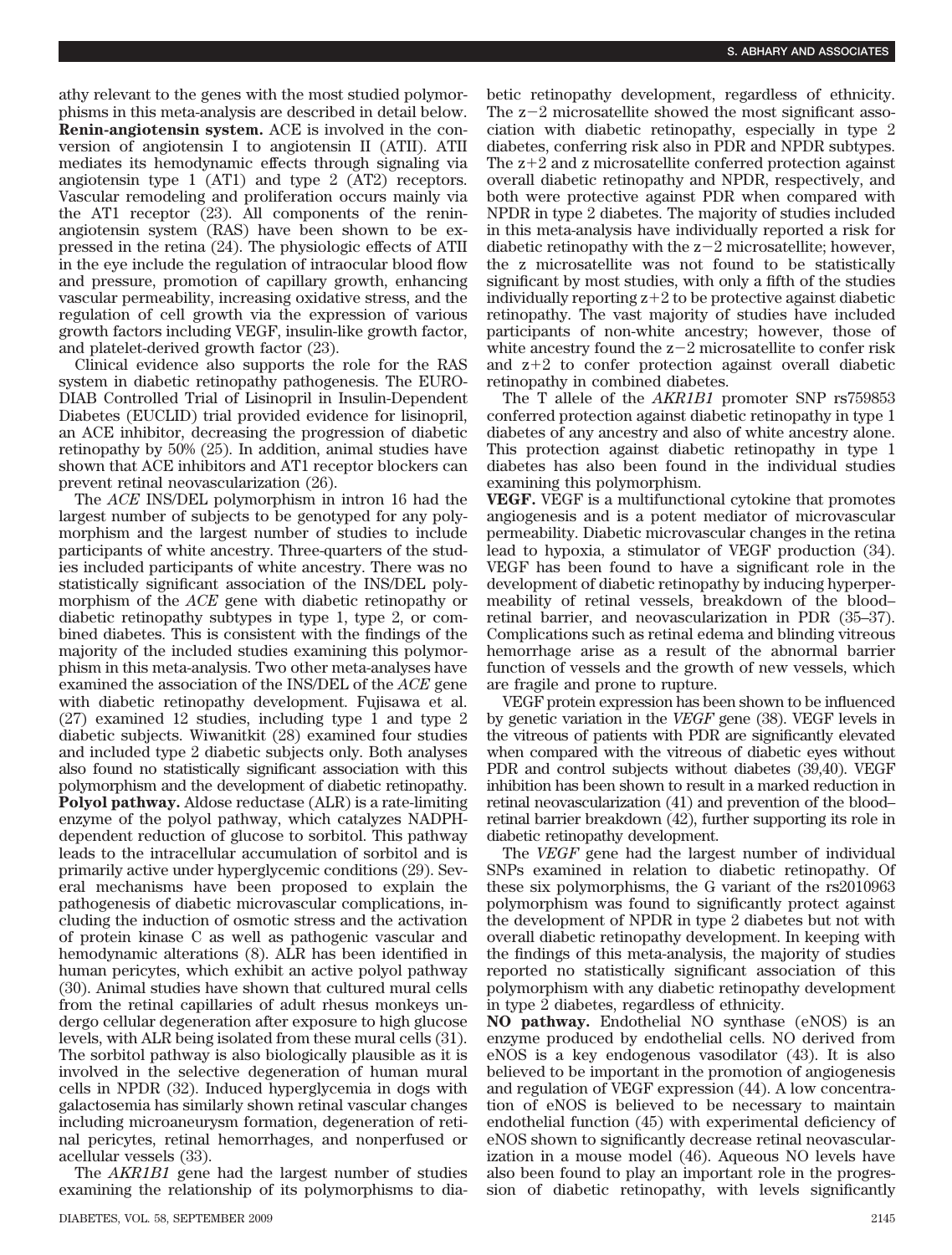higher in active PDR (47). Similarly, NO levels have been found to be significantly elevated in PDR vitreous when compared with nondiabetic subjects (48), making the eNOS gene (*NOS3*) a biologically plausible candidate for susceptibility to diabetic retinopathy development.

The *NOS3* rs3138808 polymorphism was the most studied polymorphism, and the majority of studies included participants of nonwhite ancestry. No statistically significant association was found with diabetic retinopathy development regardless of ethnicity and for whites alone, consistent with the findings of the majority of the included studies. All other *NOS3* polymorphisms did not show statistically significant associations with the development of diabetic retinopathy.

Data on the remaining 27 SNPs examined by a minimum of two and maximum of five studies revealed the rs2910964 SNP of the *ITGA2* gene and rs13306430 of the *ICAM1* gene to be significantly associated with diabetic retinopathy. Both of these variants were examined in type 2 diabetes only and by the minimum allowable two studies each. Unless further replicative studies are undertaken, the importance of these genes in diabetic retinopathy may remain unclear. Zintzaras et al. (49) performed a metaanalysis of five studies examining the link between the C677T polymorphism of the methylenetetrahydrofolate reductase (*MTHFR*) gene and development of diabetic retinopathy in type 2 diabetes. Unlike our results, a borderline association between C677T transition and the risk of development diabetic retinopathy (OR 1.39 [95% CI 1.05–1.83],  $P = 0.08$  was reported.

Because of the publication deadline for included studies, some polymorphisms, such as those recently reported in the erythropoietin gene (50), were unable to be included in the meta-analysis as further studies have not as yet been reported. The definition of diabetic retinopathy requires the minimum of microaneurysm presence in a diabetic individual (34); however, several definitions and criteria exist for the subclassification of diabetic retinopathy and preferences have been variable among included studies, with many studies defining diabetic retinopathy without the use of standardized scales. Additionally, confounding factors such as glycemic control have not been adjusted for in calculation of the ORs of polymorphisms included in this meta-analysis, as this information provided by included studies have often been incomplete and nonstandardized definitions were used. Therefore, these are accepted as limitations of this meta-analysis, with some being implicit in the meta-analysis concept when dealing with a large number of studies with different design and reporting style.

In conclusion, this meta-analysis has found that sequence variation within the *AKR1B1* gene are the most significantly associated with diabetic retinopathy development among those genes qualifying for inclusion. This result supports more detailed research into the role of the *AKR1B1* gene in diabetic retinopathy to determine which variants are causally associated and their mechanism of action. Genetic research on diabetic retinopathy susceptibility has the potential for a direct positive impact on patient management by ultimately altering screening regimes in an individualized manner for a disease that is of major and increasing public health concern. Although much work has focused on dissecting the genetics of diabetes itself, considerably less has been conducted into the molecular mechanisms leading to its specific complications, including diabetic retinopathy and its subtypes.

Although NPDR and PDR are commonly subanalyzed in genetic studies, very few studies have reported on genetic associations with the common subtype of macular edema, that is a frequent cause of visual disability in diabetic subjects. This is an area that requires further exploration. Future genetic studies should also include genome-wide association studies to identify diabetic retinopathy susceptibility loci that have not been previously considered as candidates to assist with a better understanding of the pathogenesis of this debilitating sight-threatening diabetes complication.

### **ACKNOWLEDGMENTS**

This research was supported by a grant from the Ophthalmic Research Institute of Australia. K.P.B. is a Peter Doherty Fellow of the National Health and Medical Research Council of Australia (NHMRC) and J.E.C. is an NHMRC Practitioner Fellow.

No other potential conflicts of interest relevant to this article were reported.

We acknowledge Richard Woodman for his statistical advice and expertise.

### **REFERENCES**

- 1. Resnikoff S, Pascolini D, Etya'ale D, Kocur I, Pararajasegaram R, Pokharel GP, Mariotti SP. Global data on visual impairment in the year 2002. Bull World Health Organ 2004;82:844 – 851
- 2. Kempen JH, O'Colmain BJ, Leske MC, Haffner SM, Klein R, Moss SE, Taylor HR, Hamman RF. The prevalence of diabetic retinopathy among adults in the United States. Arch Ophthalmol 2004;122:552–563
- 3. National Health and Medical Research Council. Management of Diabetic Retinopathy: Clinical Practice Guidelines. Canberra, NHMRC 2008
- 4. Roy MS, Klein R, O'Colmain BJ, Klein BE, Moss SE, Kempen JH. The prevalence of diabetic retinopathy among adult type 1 diabetic persons in the United States. Arch Ophthalmol 2004;122:546 –551
- 5. Klein R, Klein BE, Moss SE, Cruickshanks KJ. The Wisconsin Epidemiologic Study of Diabetic Retinopathy. XV. The long-term incidence of macular edema. Ophthalmology 1995;102:7–16
- 6. Todd JA, Walker NM, Cooper JD, Smyth DJ, Downes K, Plagnol V, Bailey R, Nejentsev S, Field SF, Payne F, Lowe CE, Szeszko JS, Hafler JP, Zeitels L, Yang JH, Vella A, Nutland S, Stevens HE, Schuilenburg H, Coleman G, Maisuria M, Meadows W, Smink LJ, Healy B, Burren OS, Lam AA, Ovington NR, Allen J, Adlem E, Leung HT, Wallace C, Howson JM, Guja C, Ionescu-Tirgoviste C, Simmonds MJ, Heward JM, Gough SC, Dunger DB, Wicker LS, Clayton DG. Robust associations of four new chromosome regions from genome-wide analyses of type 1 diabetes. Nat Genet 2007;39: 857– 864
- 7. Sladek R, Rocheleau G, Rung J, Dina C, Shen L, Serre D, Boutin P, Vincent D, Belisle A, Hadjadj S, Balkau B, Heude B, Charpentier G, Hudson TJ, Montpetit A, Pshezhetsky AV, Prentki M, Posner BI, Balding DJ, Meyre D, Polychronakos C, Froguel P. A genome-wide association study identifies novel risk loci for type 2 diabetes. Nature 2007;445:881– 885
- 8. Brownlee M. Biochemistry and molecular cell biology of diabetic complications. Nature 2001;414:813– 820
- 9. Diabetes Control and Complications Trial Research Group. The relationship of glycemic exposure (HbA1c) to the risk of development and progression of retinopathy in the Diabetes Control and Complications Trial. Diabetes 1995;44:968 –983
- 10. Stratton IM, Adler AI, Neil HA, Matthews DR, Manley SE, Cull CA, Hadden D, Turner RC, Holman RR. Association of glycaemia with macrovascular and microvascular complications of type 2 diabetes (UKPDS 35): prospective observational study. BMJ 2000;321:405– 412
- 11. Klein R, Klein BE, Moss SE, Davis MD, DeMets DL. The Wisconsin Epidemiologic Study of Diabetic Retinopathy. II. Prevalence and risk of diabetic retinopathy when age at diagnosis is less than 30 years. Arch Ophthalmol 1984;102:520 –526
- 12. Jerneld B, Algvere P. Relationship of duration and onset of diabetes to prevalence of diabetic retinopathy. Am J Ophthalmol 1986;102:431– 437
- 13. The Diabetes Control and Complications Trial Research Group. Clustering of long-term complications in families with diabetes in the Diabetes Control and Complications Trial. Diabetes 1997;46:1829 –1839
- 14. Hallman DM, Huber JC Jr, Gonzalez VH, Klein BE, Klein R, Hanis CL.